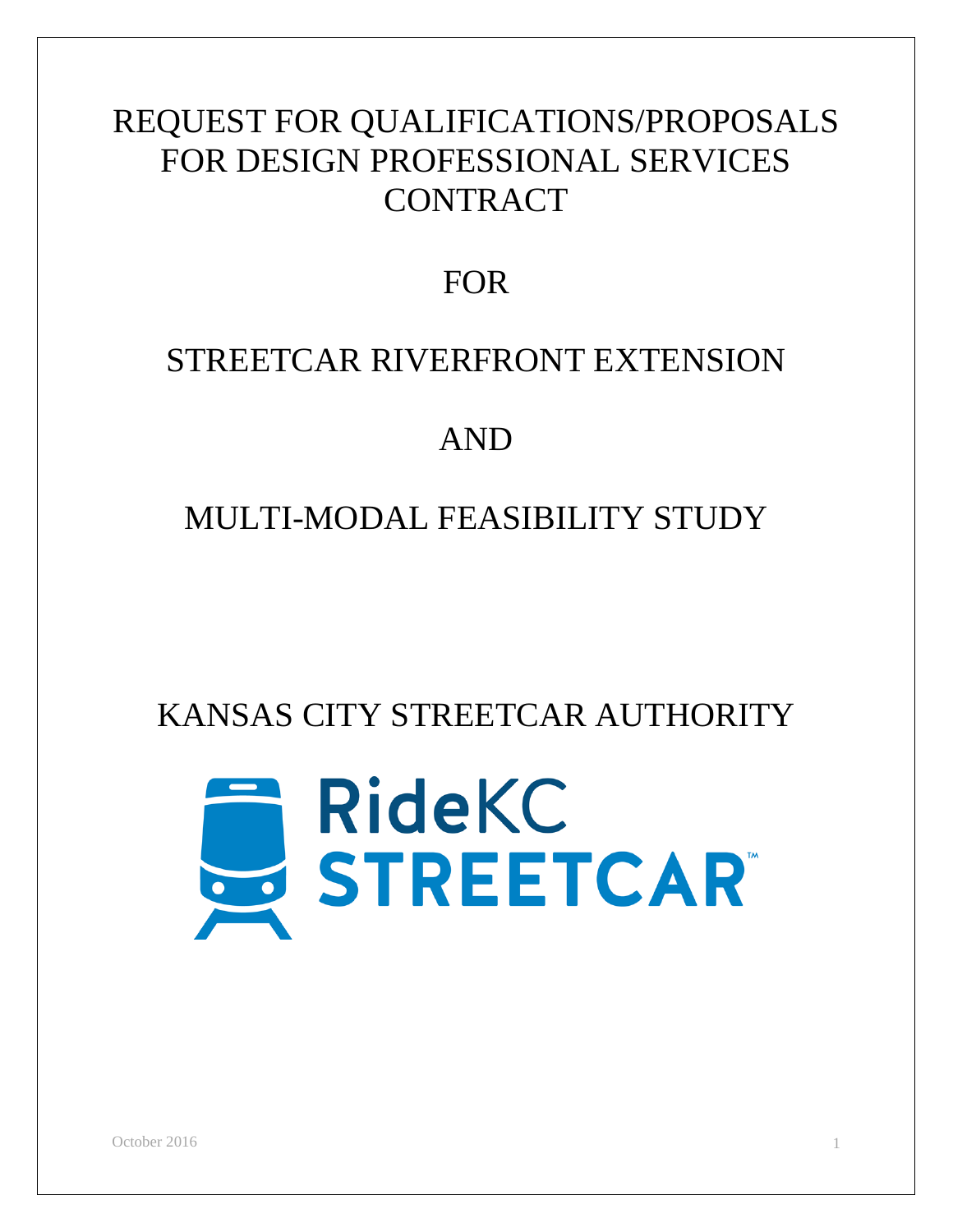1. **Purpose.** This is a Request for Qualifications/Proposals ("RFQ/P") for STREETCAR RIVERFRONT EXTENSION AND MULTI-MODAL FEASIBILITY STUDY issued by THE KANSAS CITY STREETCAR AUTHORITY ("KCSA").

Since 2010, local officials and transit providers in Kansas City have been working on the planning, design, and implementation of an initial phase of streetcar implementation in downtown Kansas City. Recently, in an effort to build on this initial starter-line, KCSA in partnership with Port KC and Kansas City Area Transportation Authority ("KCATA"), is initiating the planning of a Streetcar Riverfront Extension and Multimodal Feasibility Study to assess possible connections to Berkley Riverfront Park.

KCSA, in coordination with Port KC and the KCATA, is seeking proposals from qualified firms to conduct a Streetcar Riverfront Extension and Multi-Modal Feasibility Study to assess multimodal transportation needs and the general feasibility of a northern riverfront extension of the Kansas City Streetcar.

2. **Definition of Request for Qualifications/Proposals.** This RFQ/P is an invitation by the KCSA to Design Professionals to submit their qualifications and all other required submissions as part of their proposal for performing the services specified in this RFQ/P. Selection will be based upon the judgment of the KCSA in obtaining a Design Professional that will be in the best interests of the KCSA. This RFQ/P is not a request for a competitive bid. Design Professional's submittal of a proposal in response to this RFQ/P does not create any right in or expectation to a contract with the KCSA.

3. **Due Date**. Sealed Proposals are due by November 21<sup>st</sup>, 2016 at 2:00pm. Proposals shall be sent to the Kansas City Streetcar Authority, Attention Tom Gerend, Executive Director, at 600 East 3<sup>rd</sup> Street Kansas City, Missouri 64106. Design Professionals should submit 4 hard copies and *one electronic* copy of their Proposal. Electronic copies can be either emailed or submitted on a CD or jump-drive. If emailing, send to [tgerend@kcstreetcar.org.](mailto:tgerend@kcstreetcar.org) All proposals must be submitted in a sealed envelope or box and shall not be opened until after the due date. The KCSA reserves the right at any time to change or extend the due date and time for any reason.

- 4. **RFQ/P Package.** The RFQ/P package for this project contains the following:
	- a. Project description and scope/scope/statement of services for this RFQ/P are attached as Attachment A.
	- b. HRD Documents:
		- (1) 00450.01 Letter of Intent to Subcontract
		- (2) 00471 HRD 11 Request For Modification
		- (3) 00450 Contractor Utilization Plan/Request For Waiver
		- (4) 01290.15 Subcontractor Affidavit for Final Payment
- 5. **Proposal Requirements.** Your proposal should include the following:
	- a. Experience and Responsibility Summary.
		- (1) Proposals should include a recommended plan consistent with elements outlined in Attachment A "Scope/Statement of Services Section D and with an emphasis on a preferred and/or recommended approach. Proposers' recommendations will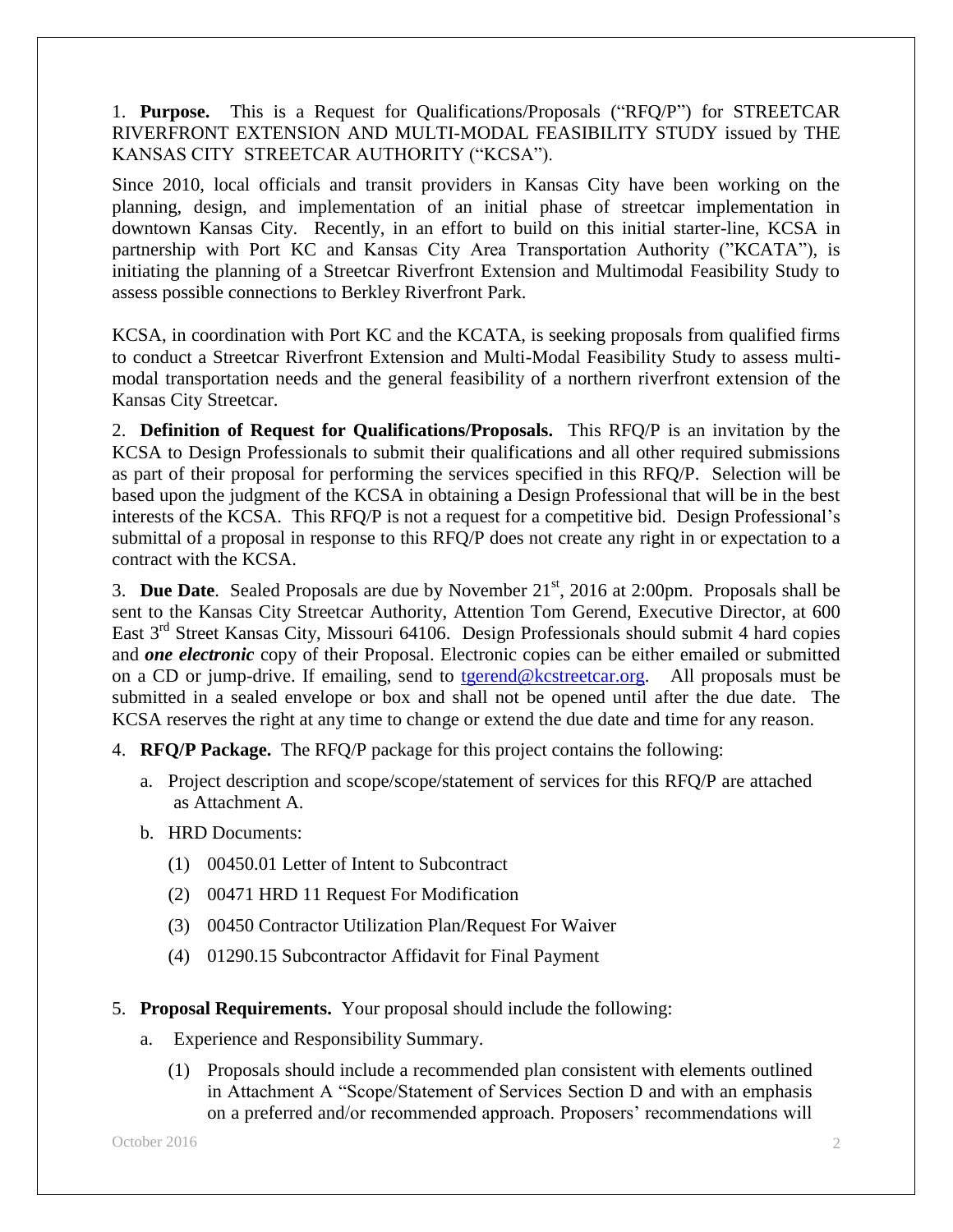demonstrate and propose strategies that exemplify best practices in planning, designing, modeling, and implementing streetcar services. Respondents must provide a conceptual scope of work including specific methodologies and/or approaches that will be used to develop and formalize a locally preferred alternative. Innovative approaches for completion of the Scope/Statement of Services are encouraged.

- (a). Overview and rationale of project approach.
- (b). The name and address of the contracting firm, together with the name, telephone and fax number, and e-mail address of the primary contact person for purposes of this proposal
- (c). A listing of all proposed subcontractors, if any.
- (d). A conceptual project schedule.
- b. List and description of key team members' professional experience. For project team responsibilities, list the approximate percentage of the project for each team member.
- c. Description of project approach.
	- (1) Proposals should indicate general and specific qualifications of the proposer in planning, engineering, project implementation, environmental review, disciplines appropriate to this project, and specifically convey the role of the proposer in each case cited. An emphasis and priority in evaluation will be placed on firms with qualifications and experience that have resulted in successful implementation (engineering, construction, and operations) of comparable systems. A brief narrative (three pages maximum) may also be included regarding the firm's capabilities to carry out this AA, including special assets, areas of expertise, analytical tools, and data sources, etc. to which the firm may have access.

Proposals shall also include:

- (a). A listing and summary of similar projects undertaken within the last five (5) year, by proposing firm and/or its subcontractors, showing contract amounts, description of work performed, client contact persons, phone numbers, and e-mail addresses;
- (b). Description of the existing and anticipated workload of individuals assigned to this project during the period of this study. Any reassignment of designated key staff shall not occur without mutual consultation and the consent of KCSA.
- (c). References
- (2) Include a description of your experience in meeting ADA standards and conforming to LEED Gold standards.
- d. Description of the Quality Assurance Plan.
- e. Description of the earliest times and durations of time that services may commence and when it can be completed.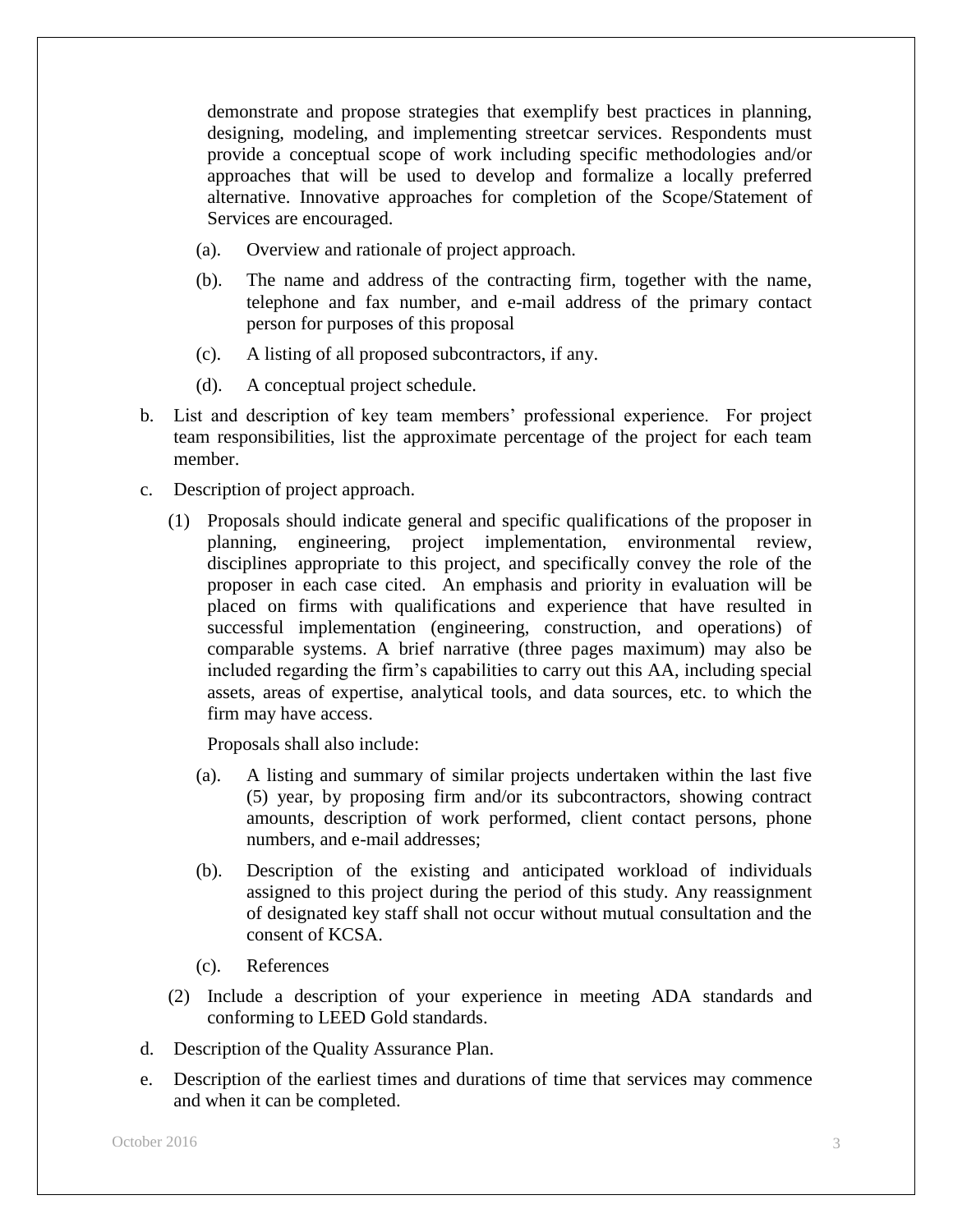- f. Completed HRD forms, if applicable.
- g. Proposals should be limited to fifty (50) pages in 12 point Font on  $(8-1/2" \times 11")$  paper using one side of the page and numbered. Covers, Tables of Contents, and divider tabs will not count as pages, provided no additional information is included on those pages.
- h. Any supplemental information or documents (i.e., not required by this RFQ/P) that are included in the proposal should be marked as an Attachment and clearly identified in the Table of Contents.

6. **Change in RFQ/P, Contract and Additional Work.** The KCSA reserves the right to add to, delete, modify or enlarge this RFQ/P, including any specifications and/or statement of work, the proposed contract, the terms and conditions, and any subsequently executed contract. The KCSA reserves the right to award additional contracts for related services or subsequent Project phases to the selected Design Professional.

7. **Late Proposals.** Proposals and modifications of proposals received after the exact hour and date specified for receipt will not be considered unless: (1) they are sent via the U.S. Postal Service, common carrier or contract carrier, by a delivery method that guarantees the proposal will be delivered to the KCSA prior to the submission deadline; or  $(2)$  if submitted by mail, common carrier or contract carrier it is determined by the KCSA that the late receipt was due solely to an error by the U.S Postal Service, common carrier or contract carrier; or (3) the proposal is timely delivered to the City, but is at a different KCSA location than that specified in this RFQ/P; or (4) the time after the deadline for a force majeure event that could potentially affect any or all Design Professionals meeting the deadline.

8. **Interviews, Discussions and Negotiations with Design Professionals.** The Design Professional's proposal, including any proposed personnel and any other required proposal documents may be subject to negotiation by the KCSA at any time. The KCSA may interview none, one, some or all of the Design Professionals that submit proposals. Proposals may be evaluated and award made with or without, discussions and/or negotiations with Design Professionals. The KCSA reserves the right to request additional information from any or all Design Professionals. Negotiations by the KCSA will not be deemed a counter offer or a rejection of any original Proposal.

9. **Rejection of Proposals.** The KCSA reserves the right to reject any and all Proposals and to award one or more Contracts for all or any portion of the Project.

10. **Best and Final Offers (BAFOs).** The KCSA reserves the right to request one or more best and final offers.

11. **Closed Records.** All Proposals and documents and meetings relating thereto may remain closed records or meetings under the Missouri Sunshine Act until a contract is executed or until all Proposals are rejected.

12. **Disclosure of Proprietary Information.** A Design Professional may restrict the disclosure of scientific and technological innovations in which it has a proprietary interest, or other information that is protected from public disclosure by law, which is contained in the Proposal by:

a. marking each page of each such document prominently in at least 16 point font with the words "Proprietary Information";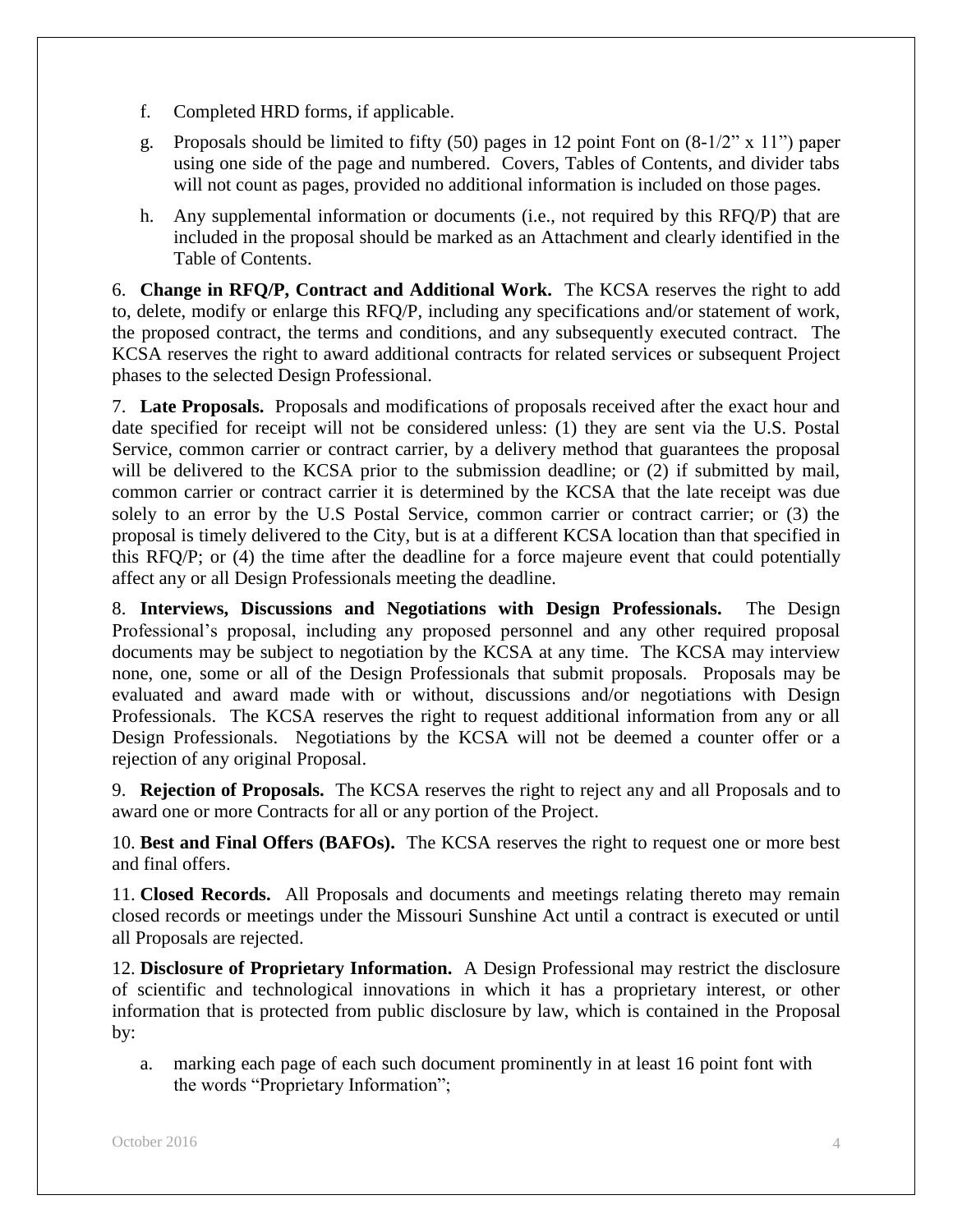- b. printing each page of each such document on a different color paper than the paper on which the remainder of the proposal is printed; and
- c. segregating each page of each such document in a sealed envelope, which shall prominently display, on the outside, the words "Proprietary Information" in at least 16-point font, along with the name and address of the Design Professional.
- d. After either a contract is executed pursuant to the RFQ/P, or all submittals are rejected, if access to documents marked "Proprietary Information", as provided above, is requested under the Missouri Sunshine Law, the KCSA will notify the Design Professional of the request, and it shall be the burden of the Design Professional to establish that such documents are exempt from disclosure under the law.

13. **Evaluation Criteria/Rankings.** Any evaluation criteria, weighing of criteria or ranking is used by the KCSA only as a tool to assist the KCSA in selecting the most qualified Design Professional for this Project. The KCSA may change criteria, criteria weights and rankings at any time. Evaluation scores or ranks do not create any right in or expectation to a contract regardless of any score or ranking given to any Design Professional.

| <b>Technical Competence</b>                    | <b>Specialized Experience and Technical Competence of</b>                                                                                                                               |
|------------------------------------------------|-----------------------------------------------------------------------------------------------------------------------------------------------------------------------------------------|
| <b>Overall Competence of Proposing</b><br>Team | Experience of the prime contractor and subcontractor (s)<br>related to planning, design, and implementation of<br>comparable transit projects.                                          |
| <b>Management Competence</b>                   | <b>Experience of the Project Manager</b>                                                                                                                                                |
| Other                                          | Experience of other Assigned Individuals                                                                                                                                                |
| <b>Understanding and Approach</b>              | Understanding of the nature of the project and<br>clarity of proposed approach.                                                                                                         |
| Project Understanding                          | Understanding key concepts, techniques, evaluation<br>procedures, and best practices related to transit corridor<br>planning, implementation, and study process.                        |
| <b>KC</b> Regional/Local<br>Understanding      | Understanding of regional transit related operations,<br>structure, past planning efforts in Kansas City and a<br>general understanding of the regional significance of the<br>project. |
| <b>Clarity of Proposal</b>                     | General organization and clarity of the proposal                                                                                                                                        |
| <b>Project Management</b>                      | Schedule of staff persons and hours commitment                                                                                                                                          |
| PM % of Effort                                 | % of Effort for the project management staff                                                                                                                                            |
| Project Schedule and timeliness<br>of products | Project schedule and timeliness of products                                                                                                                                             |
| <b>References/Work experience</b>              | Reference reflecting previous work experience of the<br>project team and satisfactory accomplishment of<br>contractor responsibilities.                                                 |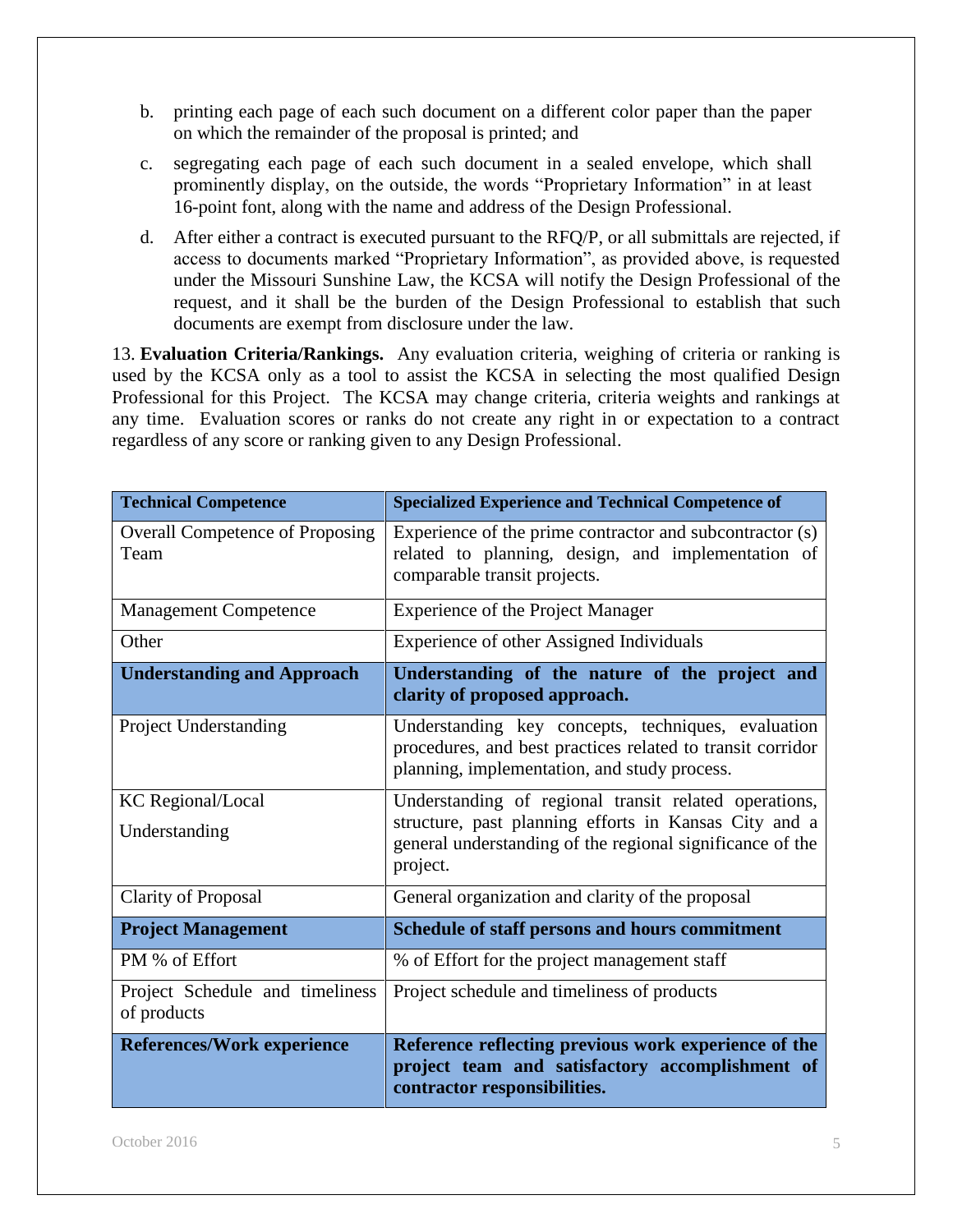| <b>Quality of Final Products</b> | Quality of final product                 |
|----------------------------------|------------------------------------------|
| Meet schedules and Deadlines     | Ability to meet work schedules           |
| Responsiveness to Client         | Responsiveness of client input and needs |

14. **Minority/Women Business Enterprise Program**. The KCSA desires that Minority Business Enterprises (MBE) and Women's Business Enterprises (WBE) have a maximum opportunity to participate in the performance of KCSA contracts. The goals for this specific project are 13% MBE participation and 8% WBE participation. You must complete HRD Form 13 Affidavit of Intended Utilization and return it with your Proposal. If you request it, the Human Relations Specialist will provide a D/M/WBE Directory and assistance. Please call the Human Relations Specialist at 816-513-1818.

15. **ADA Standards**. It is the policy of the KCSA and required by law that any new or renovated facility meet the scoping and technical requirements of the 2010 ADA Standards for newly designed and constructed or altered local government facilities, public accommodations, and facilities. The selected Design Professional shall design the project so it conforms to the 2010 ADA Standards, as applicable and as amended from time to time, and is readily accessible to and usable by individuals with disabilities. The KCSA will make available to the selected Design Professional the City's ADA Compliance Manager, who can facilitate interaction with advocates in the disability community.

16. **Pre-Proposal Conference**. A Pre-proposal conference will be held on Wednesday, November 9, 2016 at 1:30 p.m. at the Singleton Yard located at 600 East  $3^{rd}$  Street, Kansas City, Missouri.

| Activities                               | Schedule                      |
|------------------------------------------|-------------------------------|
| <b>RFP</b> issued                        | October 20, 2016              |
| Submission of<br>Questions               | November 4, 2016              |
| Pre-proposal Meeting                     | November 9, 2016 at 1:30 p.m. |
| <b>Responses to Questions</b>            | November 11, 2016             |
| Proposals Due                            | November 21, 2016             |
| <b>Interviews</b>                        | November 28, 2016             |
| Selection                                | November 29, 2016             |
| Contract Execution/<br>Notice to proceed | December 16, 2016             |
| <b>Project Completion</b>                | TBD- Est. May 1, 2017         |

#### 17. **Procurement Schedule**.

18. **Questions.** Forward all questions in writing to the contact below. Questions received less than (3) days prior to the Submittal Date may not be answered. Interpretations or clarifications considered necessary to such questions will be issued by Addenda to all Proposers. Oral or other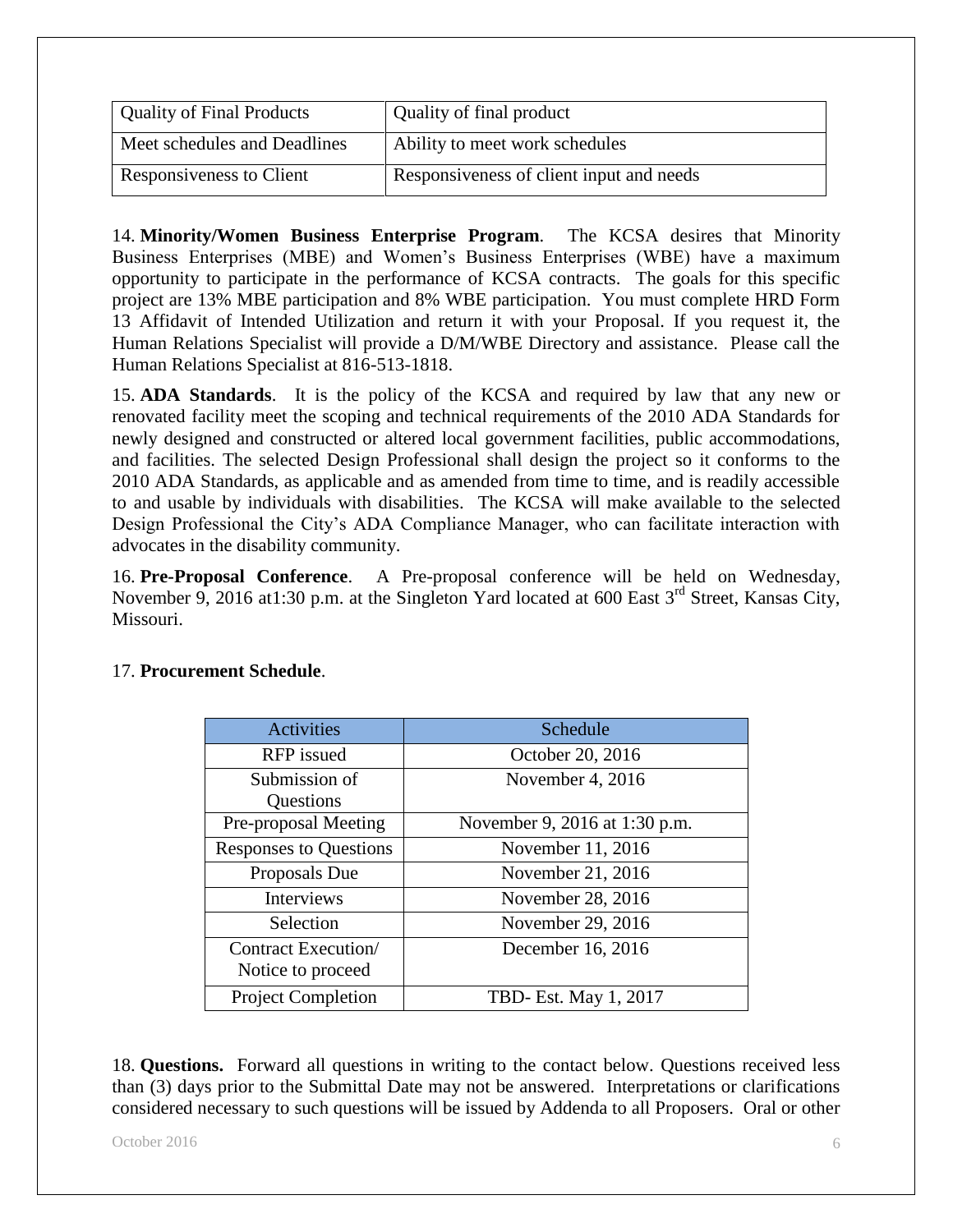interpretations or clarifications shall be without legal effect, even if made at a Pre-Proposal Meeting.

Donna Mandelbaum, Communications Manager KC Streetcar Authority 600 E.  $3^{\text{rd}}$  Street Kansas City, MO 64106 Questions should be directed to [info@kcstreetcar.org](mailto:info@kcstreetcar.org) or 816/627-2527



*For persons with disabilities needing reasonable accommodations please contact the Ebony Jackson KC Streetcar Authority at [ejackson@kcstreetcar.org](mailto:ejackson@kcstreetcar.org) or 816/627-2527*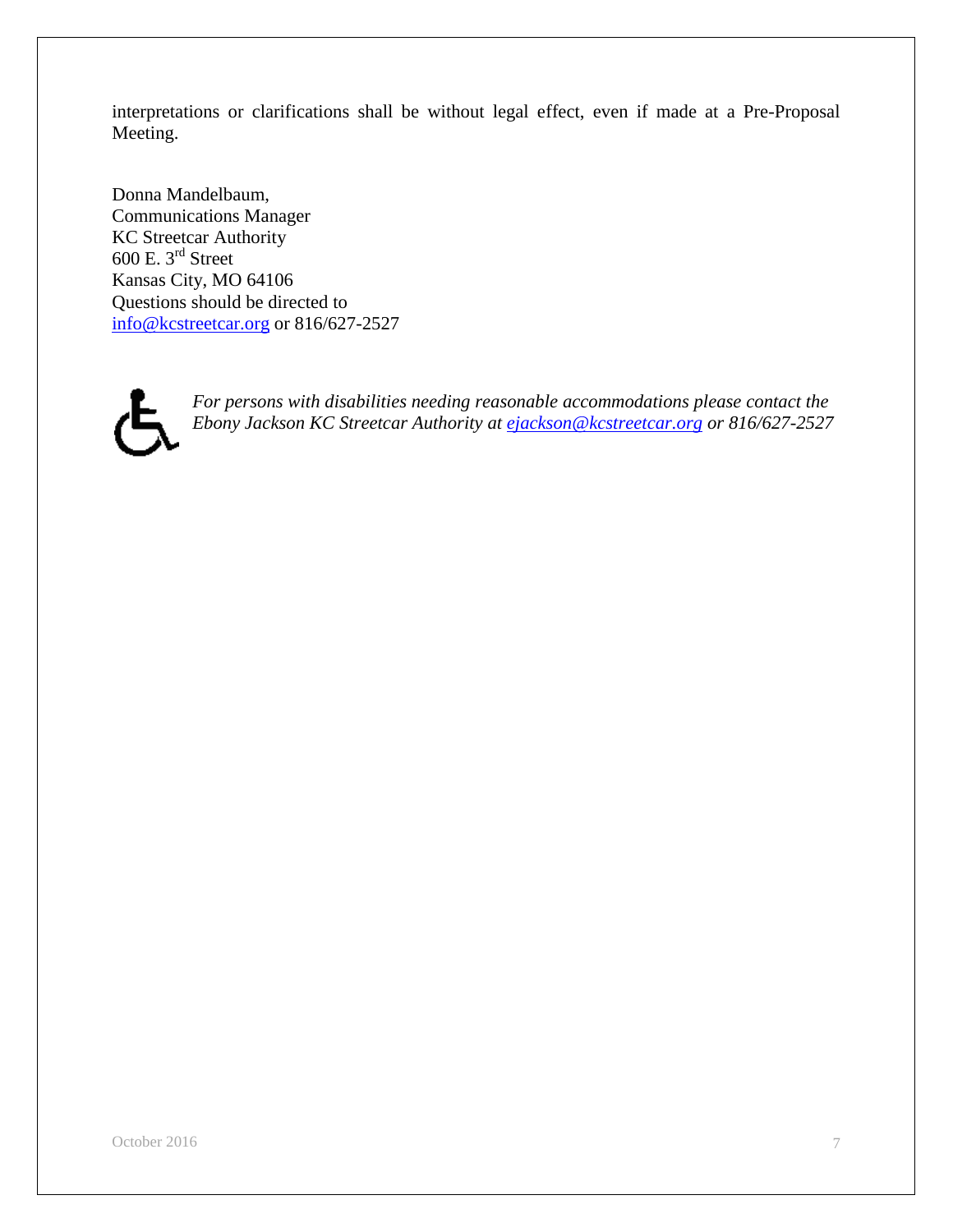#### **Attachment A Scope/Statement of Services**

#### **A. BACKGROUND**

The City of Kansas City, Missouri in partnership with the Mid-America Regional Council and the Kansas City Area Transportation Authority (KCATA) formalized a partnership in 2010 to study and identify opportunities for implementing downtown streetcar and Jackson County commuter rail transit services. In 2012 this effort resulted in the adoption of the Downtown Streetcar project as a Locally Preferred Alternative in the region's long range transportation plan and the construction of the downtown streetcar starter-line, which opened for service on May 6, 2016.

The Streetcar Riverfront Extension and Multi-modal Feasibility Study will build on these services and will seek to assess and identify multi-modal alternatives, including potential streetcar and bus alternatives, to better connect downtown and the River Market to the developing riverfront area in the vicinity of Berkley Riverfront Park.

#### **B. STUDY AREA**

The primary study area for this effort extends from downtown Kansas City, Missouri, and the River Market north to the Missouri River and Berkley Riverfront Park. The study area is bounded on the west by the ASB Bridge and the BNSF railroad right-of-way and on the east by the Senator Kit Bond Bridge. Consideration will be given to areas outside of the study area with regards to opportunities for longer-term extensions or phases of the identified northern corridor. The study area may be further defined by the project management team upon additional input from study stakeholders and the selected consultant team.

#### **C. PROJECT MANAGEMENT COMMITTEE**

KCSA will directly manage the study and services with our partners to jointly monitor and guide the planning effort throughout its duration. The Project Management Team will consist of the following stakeholders:

Project Management Team:

- KCSA Lead
- Port KC
- Kansas City Area Transportation Authority (KCATA)
- City of Kansas City, Missouri

#### **D. SERVICES**:

The services of a qualified planning consultant or consultant team are required to conduct the study. A firm with experience in planning and designing streetcar/light rail and bus systems, accurately assessing project feasibility and cost, and positioning projects for implementation is strongly desired.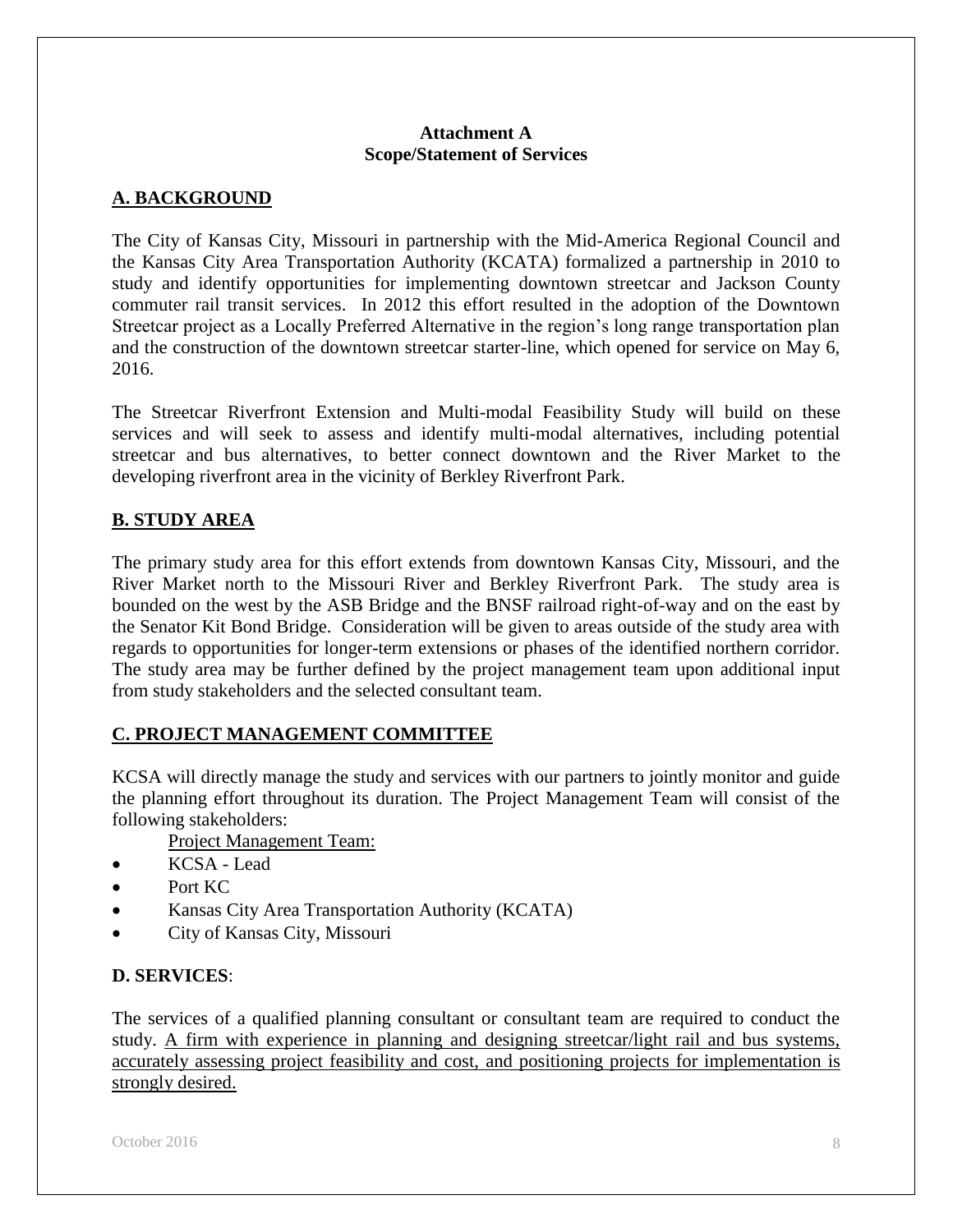The consultant will propose a specific detailed services scope and a deliverables list which is to address at a minimum the following areas, as well as any other activities necessary to fulfill the project intent and meet Federal Transit Administration ("FTA") requirements, and a supportive public engagement strategy throughout.

#### **Task 1 Project Purpose and Need**

Working with the KCSA, Port KC, KCATA, and key KCMO staff, the Consultant will develop a preliminary purpose and need statement to guide the study's activities and will establish a set of goals and objectives that will be used to establish and evaluate alignment concepts and options. This preliminary statement will be available for subsequent FTA review if the KCSA were to later seek federal funding or FTA-sponsored agreements.

#### **Task 2 Develop Conceptual Streetcar Alignment Plans**

A previous Technical Memorandum concluded that adding a double track on the existing Grand Boulevard structure would be feasible and substantially cheaper than building a new structure. Based on the information previously developed, the Consultant will develop conceptual track alignment plans including a new station-stop(s) for the extension. These plans will include a plan view of the alignment plotted on aerial photographs. The plans will also include vehicle clearance requirements, traction power pole (based on average spacing, not designed) and substation location(s), special track work, and potential major utility impact locations.

#### Structural analysis

The previously-referenced Technical Memorandum concluded that adding a double track on Grand Boulevard would be feasible and substantially cheaper than building a new structure. Based on the information developed in the previously-referenced Technical Memorandum, the Consultant will conduct additional analysis of the existing structure to further refine the cost and verify feasibility. This would include looking at conceptual concepts for installing OCS poles as well as track fixation.

#### **Task 3 Multi-Modal Connectivity Assessment**

The consultant will develop a Multi-Modal Transportation Assessment to identify opportunities and challenges related to a northern streetcar extension and the opportunity for improved multimodal connectivity to the riverfront via bus transit and connections extending from the  $3<sup>rd</sup>$  and Grand multi-modal hub. Task 3.0 will evaluation all opportunities for improved multi-modal connectivity to the Riverfront but specific considerations will include:

- Pedestrian movement, safety and interaction
- Bicycle connectivity
- Transit connectivity and interface *(bus, paratransit, and on-demand)*
- Opportunity for Park-and-Ride and effect on parking inventory
- Traffic signal operations

#### **Task 4 Economic Development Integration**

The Consultant will assess the best opportunity to integrate the streetcar extension and related multi-modal improvements to planned redevelopment opportunities both in the River Market, and the Riverfront with the goal of maximizing impact and value. Additional analysis could include: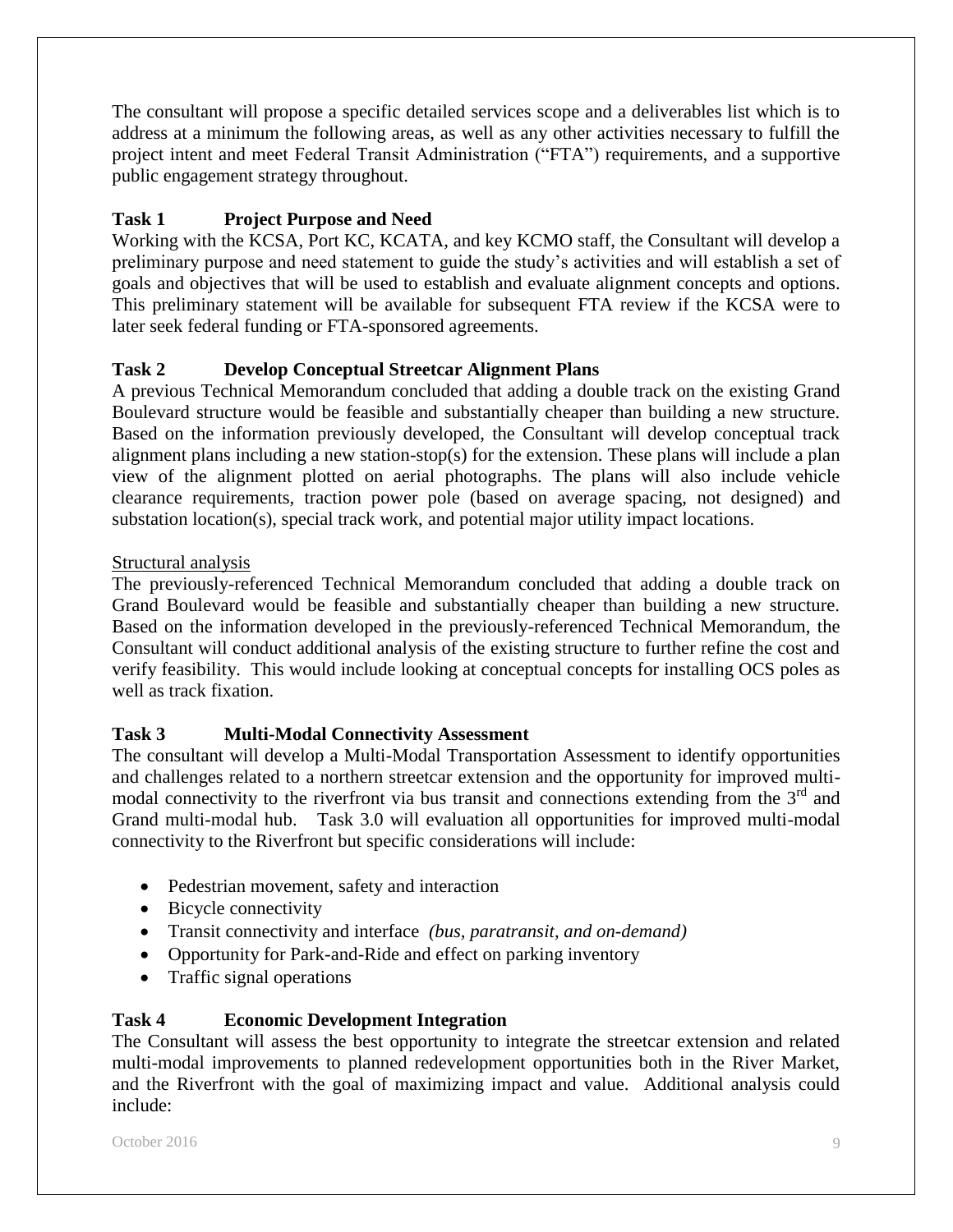- Develop forecasts of projected land use, build-out potential, and development density
- Identify a projected timeframe for development based upon market momentum and potential city proactive redevelopment planning activities.
- Identify key factors that will be necessary to achieve projections as well as challenges to addressing these factors.

#### **Task 5 Preliminary Ridership**

The Consultant will prepare preliminary ridership estimates for the agreed upon alternatives operating as an extension of the existing Streetcar service. Separate estimates for proposed bus or BRT services will also be included. The Consultant will utilize census data and available KCSA streetcar ridership and KCATA bus ridership data and will complete a conceptual planning level of analysis.

#### **Task 6 Conceptual Operations Plan**

Under this task, the Consultant will develop alternative operating plans for the proposed route/alignment, in conjunction with operations of the existing streetcar system. The Consultant will use documented operations and maintenance costs from the current Kansas City Streetcar system. The conceptual operating and maintenance plan will include the operating and maintenance factors that influence street infrastructure requirements, incremental fleet sizing and short-term and long-term maintenance facility requirements. The plan will NOT consider the potential southern extension of the streetcar system south of Union Station. Operational elements will include the following:

- Operational capacity
- Headways
- Single vs. multiple track operations
- Station stops
- Vehicle requirements
- Staffing levels

A conceptual operating plan for other transit services proposed will also be provided.

#### **Task 7 Capital and Annual Operating Cost Estimate**

Based on the information developed in Task 3.0, the selected Consultant will develop a planninglevel estimate of both the capital and operating costs for the proposed extension and any other transit systems proposed. Capital costs will be based on current project costs and estimates from the Kansas City Streetcar. Capital cost components will include FTA Standard Cost Categories (SCC), contingency, and inflation.

The Consultant's estimate of annual operating and maintenance (O&M) costs will take a similar approach, using current Kansas City Streetcar data. Components will include incremental annual operating and maintenance costs for the extension in addition to the existing system. O&M cost factors considered include administrative and management, operations, vehicle maintenance, additional maintenance.

#### **Task 8 Develop Funding and Financial Strategy**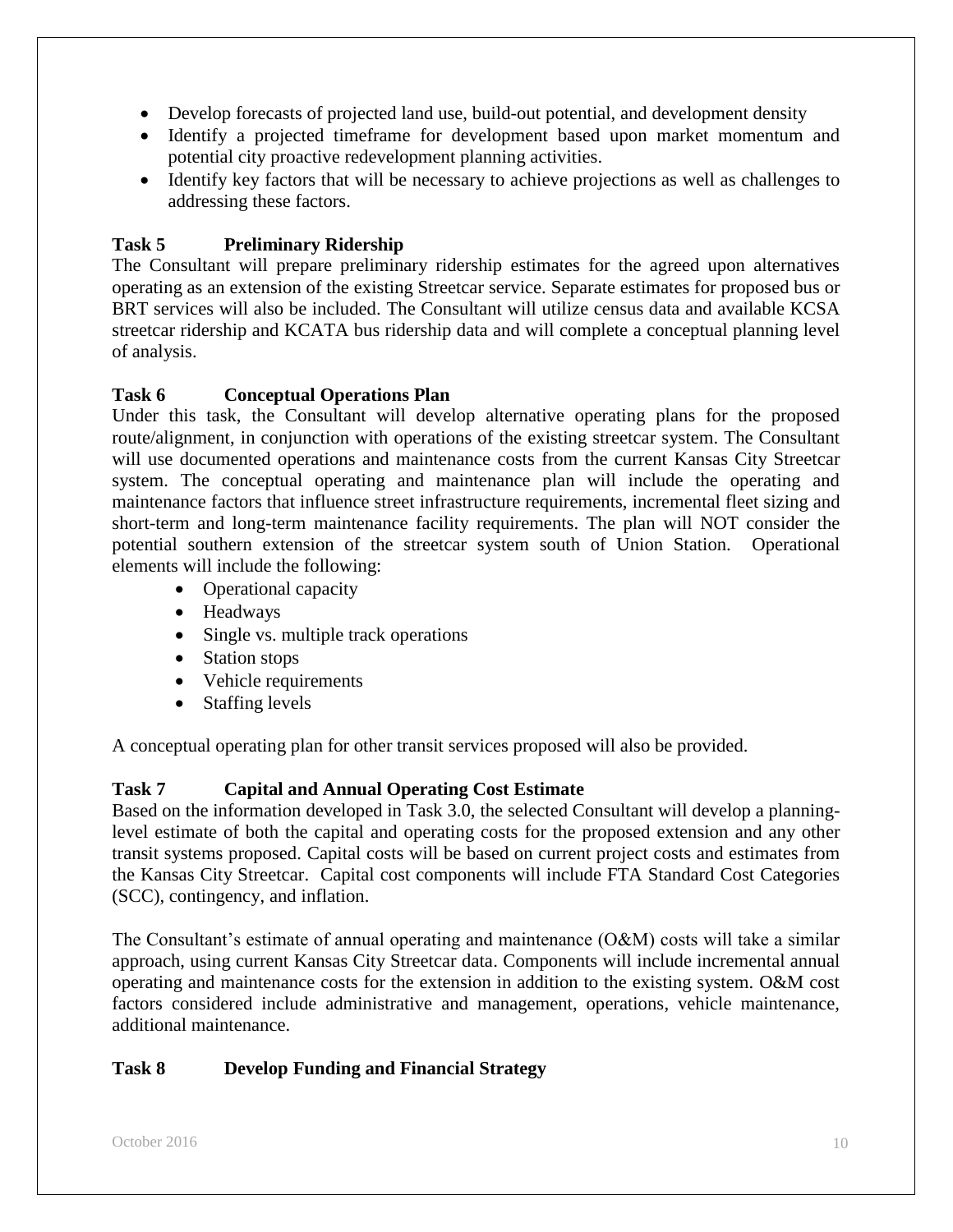The Consultant will review available federal, state and local revenue tools. The Consultant will then, in coordination with the project partners, develop potential opportunities for required federal funding.

#### **Task 9 Prepare Draft and Final Report**

The Consultant will prepare draft and final versions of a feasibility study report covering the components described in the remainder of this Scope of Work. The report will also include conceptual plans described in Task 2.2 as well as results from a high-level scan of possible environmental issues that may be encountered with proposed services. Both the draft and final versions will be provided to KCSA via digital formats.

#### **Task 10 Public Engagement**

The Consultant will provide support for at least two public meetings and related public engagement activities. The specific timing and placement of public engagement will be determined upon development of final negotiated project scope.

The consultants will also provide monthly project updates and related information suitable for positing on the [www.kcstreetcar.org](http://www.kcstreetcar.org/) website, newsletters and social media posts.

#### **E. STUDY SCHEDULE**

KCSA seeks to complete these services by May 1, 2017. In crafting a proposal, consultants (or teams) should reflect an estimated schedule based on these considerations and in conjunction with team capabilities and capacities.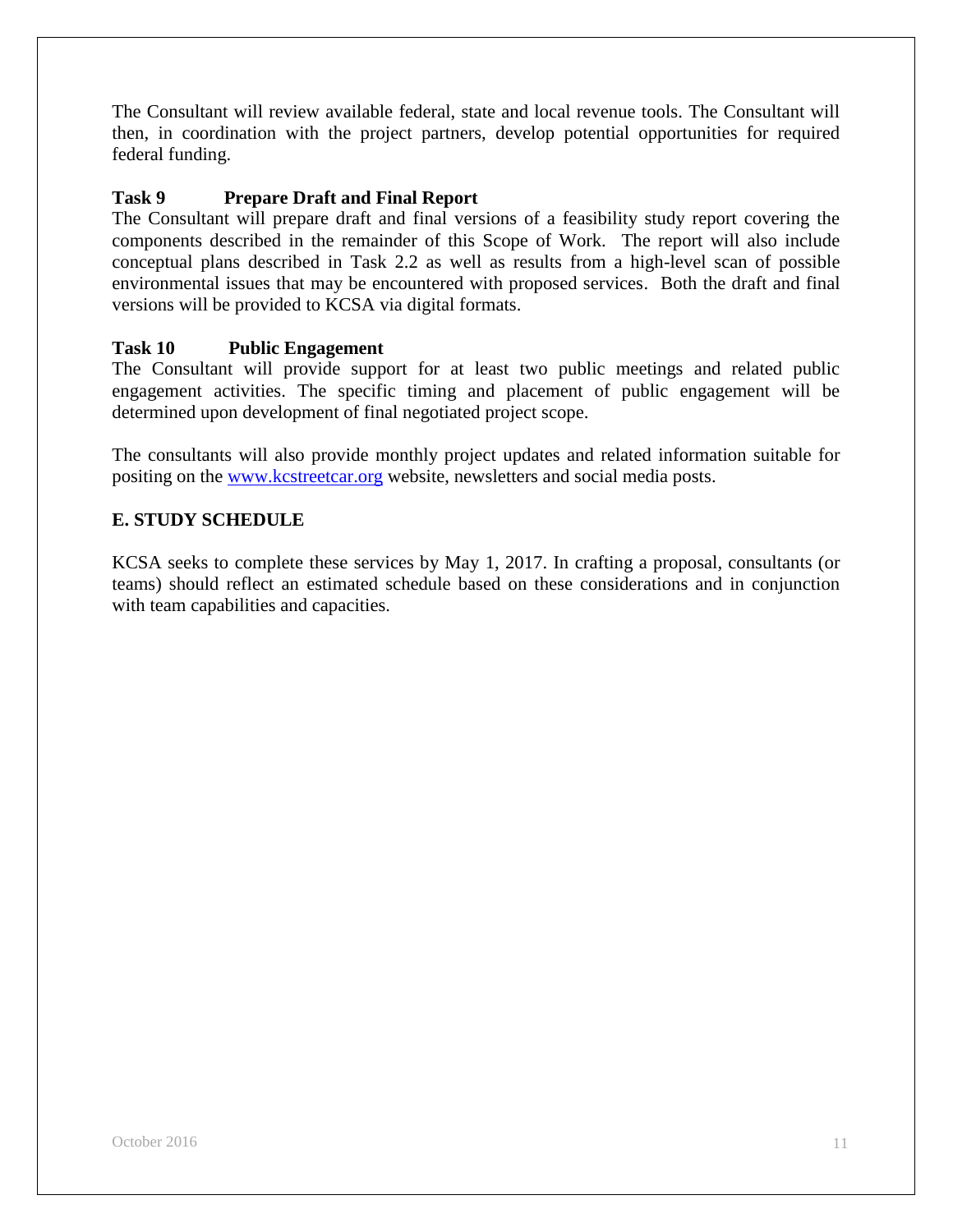| HEART OF THE NATION<br>Project Name/Title<br><b>Project Location/Number</b><br>KANSAS CITY<br>M   S S O U R  <br>("Prime Contractor") agrees to enter into a<br>contractual<br>who will<br>provide the following goods/services in connection with the above-referenced contract:<br>(Insert a brief narrative describing the goods/services to be provided. Broad categorizations<br>(e.g., "electrical," "plumbing," etc.) or the listing of the NAICS Codes in which M/W/DBE<br>Subcontractor is certified are insufficient and may result in this Letter of Intent to Subcontract<br>not being accepted.)<br>estimated<br>contract value.<br>M/W/DBE Subcontractor is, to the best of Prime Contractor's knowledge, currently certified<br>with the City of Kansas City's Human Relations Department to perform in the capacities<br>indicated herein. Prime<br>Contractor agrees to utilize M/W/DBE Subcontractor in the capacities indicated herein, and<br>M/W/DBE<br>Subcontractor agrees to work on the above-referenced contract in the capacities indicated herein,<br>contingent upon award of the contract to Prime Contractor.<br>Company Name:<br>I<br>have<br>entered<br>into<br>subcontract<br>agreement<br>a<br>for the above project. Yes<br>$/$ No<br>Date<br>of<br>the<br>$\int$<br>contractual<br>agreement<br>3.<br>I will be performing the following scope of work:<br>The dollar value of the agreement is:<br>4.<br>October 2016 |    | CITY OF FOUNTAINS | LETTER OF INTENT TO SUBCONTRACT |  |             |
|-------------------------------------------------------------------------------------------------------------------------------------------------------------------------------------------------------------------------------------------------------------------------------------------------------------------------------------------------------------------------------------------------------------------------------------------------------------------------------------------------------------------------------------------------------------------------------------------------------------------------------------------------------------------------------------------------------------------------------------------------------------------------------------------------------------------------------------------------------------------------------------------------------------------------------------------------------------------------------------------------------------------------------------------------------------------------------------------------------------------------------------------------------------------------------------------------------------------------------------------------------------------------------------------------------------------------------------------------------------------------------------------------------------------------------------------------------------|----|-------------------|---------------------------------|--|-------------|
|                                                                                                                                                                                                                                                                                                                                                                                                                                                                                                                                                                                                                                                                                                                                                                                                                                                                                                                                                                                                                                                                                                                                                                                                                                                                                                                                                                                                                                                             |    |                   |                                 |  |             |
|                                                                                                                                                                                                                                                                                                                                                                                                                                                                                                                                                                                                                                                                                                                                                                                                                                                                                                                                                                                                                                                                                                                                                                                                                                                                                                                                                                                                                                                             |    |                   |                                 |  |             |
|                                                                                                                                                                                                                                                                                                                                                                                                                                                                                                                                                                                                                                                                                                                                                                                                                                                                                                                                                                                                                                                                                                                                                                                                                                                                                                                                                                                                                                                             |    |                   |                                 |  |             |
|                                                                                                                                                                                                                                                                                                                                                                                                                                                                                                                                                                                                                                                                                                                                                                                                                                                                                                                                                                                                                                                                                                                                                                                                                                                                                                                                                                                                                                                             |    |                   |                                 |  |             |
|                                                                                                                                                                                                                                                                                                                                                                                                                                                                                                                                                                                                                                                                                                                                                                                                                                                                                                                                                                                                                                                                                                                                                                                                                                                                                                                                                                                                                                                             |    |                   |                                 |  |             |
|                                                                                                                                                                                                                                                                                                                                                                                                                                                                                                                                                                                                                                                                                                                                                                                                                                                                                                                                                                                                                                                                                                                                                                                                                                                                                                                                                                                                                                                             |    |                   |                                 |  |             |
|                                                                                                                                                                                                                                                                                                                                                                                                                                                                                                                                                                                                                                                                                                                                                                                                                                                                                                                                                                                                                                                                                                                                                                                                                                                                                                                                                                                                                                                             |    |                   |                                 |  |             |
|                                                                                                                                                                                                                                                                                                                                                                                                                                                                                                                                                                                                                                                                                                                                                                                                                                                                                                                                                                                                                                                                                                                                                                                                                                                                                                                                                                                                                                                             |    |                   |                                 |  |             |
|                                                                                                                                                                                                                                                                                                                                                                                                                                                                                                                                                                                                                                                                                                                                                                                                                                                                                                                                                                                                                                                                                                                                                                                                                                                                                                                                                                                                                                                             |    |                   |                                 |  |             |
|                                                                                                                                                                                                                                                                                                                                                                                                                                                                                                                                                                                                                                                                                                                                                                                                                                                                                                                                                                                                                                                                                                                                                                                                                                                                                                                                                                                                                                                             |    |                   |                                 |  |             |
|                                                                                                                                                                                                                                                                                                                                                                                                                                                                                                                                                                                                                                                                                                                                                                                                                                                                                                                                                                                                                                                                                                                                                                                                                                                                                                                                                                                                                                                             |    |                   |                                 |  |             |
|                                                                                                                                                                                                                                                                                                                                                                                                                                                                                                                                                                                                                                                                                                                                                                                                                                                                                                                                                                                                                                                                                                                                                                                                                                                                                                                                                                                                                                                             |    |                   |                                 |  |             |
|                                                                                                                                                                                                                                                                                                                                                                                                                                                                                                                                                                                                                                                                                                                                                                                                                                                                                                                                                                                                                                                                                                                                                                                                                                                                                                                                                                                                                                                             |    |                   |                                 |  |             |
|                                                                                                                                                                                                                                                                                                                                                                                                                                                                                                                                                                                                                                                                                                                                                                                                                                                                                                                                                                                                                                                                                                                                                                                                                                                                                                                                                                                                                                                             |    |                   |                                 |  |             |
|                                                                                                                                                                                                                                                                                                                                                                                                                                                                                                                                                                                                                                                                                                                                                                                                                                                                                                                                                                                                                                                                                                                                                                                                                                                                                                                                                                                                                                                             |    |                   |                                 |  |             |
|                                                                                                                                                                                                                                                                                                                                                                                                                                                                                                                                                                                                                                                                                                                                                                                                                                                                                                                                                                                                                                                                                                                                                                                                                                                                                                                                                                                                                                                             |    |                   |                                 |  |             |
|                                                                                                                                                                                                                                                                                                                                                                                                                                                                                                                                                                                                                                                                                                                                                                                                                                                                                                                                                                                                                                                                                                                                                                                                                                                                                                                                                                                                                                                             |    |                   |                                 |  |             |
|                                                                                                                                                                                                                                                                                                                                                                                                                                                                                                                                                                                                                                                                                                                                                                                                                                                                                                                                                                                                                                                                                                                                                                                                                                                                                                                                                                                                                                                             |    |                   |                                 |  |             |
|                                                                                                                                                                                                                                                                                                                                                                                                                                                                                                                                                                                                                                                                                                                                                                                                                                                                                                                                                                                                                                                                                                                                                                                                                                                                                                                                                                                                                                                             |    |                   |                                 |  |             |
|                                                                                                                                                                                                                                                                                                                                                                                                                                                                                                                                                                                                                                                                                                                                                                                                                                                                                                                                                                                                                                                                                                                                                                                                                                                                                                                                                                                                                                                             |    |                   |                                 |  |             |
|                                                                                                                                                                                                                                                                                                                                                                                                                                                                                                                                                                                                                                                                                                                                                                                                                                                                                                                                                                                                                                                                                                                                                                                                                                                                                                                                                                                                                                                             |    |                   |                                 |  |             |
|                                                                                                                                                                                                                                                                                                                                                                                                                                                                                                                                                                                                                                                                                                                                                                                                                                                                                                                                                                                                                                                                                                                                                                                                                                                                                                                                                                                                                                                             | 1. |                   |                                 |  | with        |
|                                                                                                                                                                                                                                                                                                                                                                                                                                                                                                                                                                                                                                                                                                                                                                                                                                                                                                                                                                                                                                                                                                                                                                                                                                                                                                                                                                                                                                                             | 2. |                   |                                 |  | applicable) |
|                                                                                                                                                                                                                                                                                                                                                                                                                                                                                                                                                                                                                                                                                                                                                                                                                                                                                                                                                                                                                                                                                                                                                                                                                                                                                                                                                                                                                                                             |    |                   |                                 |  |             |
|                                                                                                                                                                                                                                                                                                                                                                                                                                                                                                                                                                                                                                                                                                                                                                                                                                                                                                                                                                                                                                                                                                                                                                                                                                                                                                                                                                                                                                                             |    |                   |                                 |  |             |
|                                                                                                                                                                                                                                                                                                                                                                                                                                                                                                                                                                                                                                                                                                                                                                                                                                                                                                                                                                                                                                                                                                                                                                                                                                                                                                                                                                                                                                                             |    |                   |                                 |  | 12          |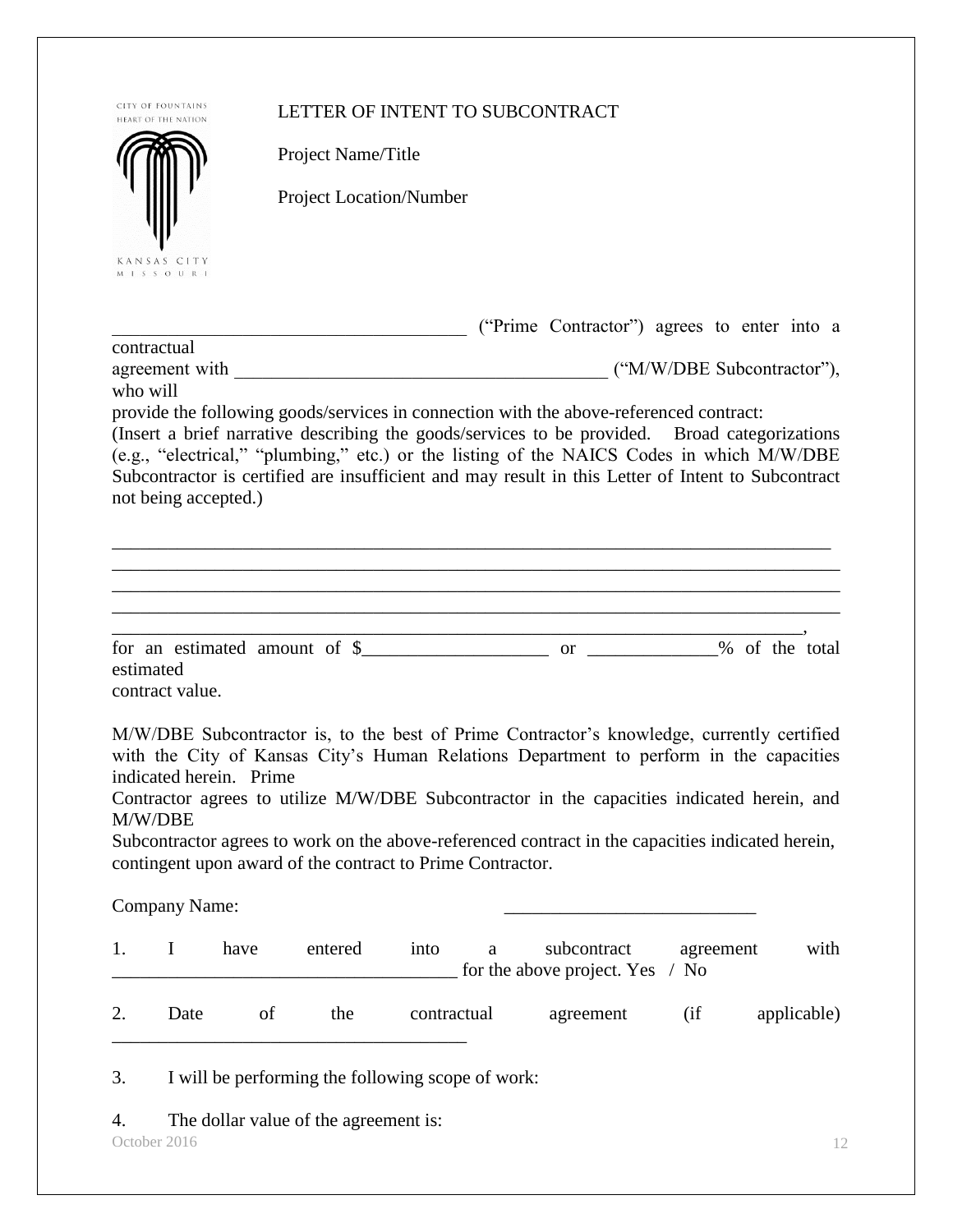5. I intend to subcontract the following work (if none, please state "none." Otherwise, please state scope of work, dollar amount, the name and address of the subcontractor(s)):

| <b>Signature: Prime Contractor</b> |                                                             |                   | Signature: M/W/DBE Subcontractor                    |
|------------------------------------|-------------------------------------------------------------|-------------------|-----------------------------------------------------|
| <b>Print Name</b>                  |                                                             | <b>Print Name</b> |                                                     |
| Title                              | Date                                                        | Title             | Date                                                |
| State of<br>County of              | SS.                                                         |                   |                                                     |
| I,<br>best knowledge and belief.   |                                                             |                   | , state that the above and foregoing is based on my |
|                                    |                                                             | Name & Title      |                                                     |
| $, 20$ ____.                       | Subscribed and sworn to before me, a notary public, on this |                   | day of                                              |
| My Commission Expires:             |                                                             | Notary Public     |                                                     |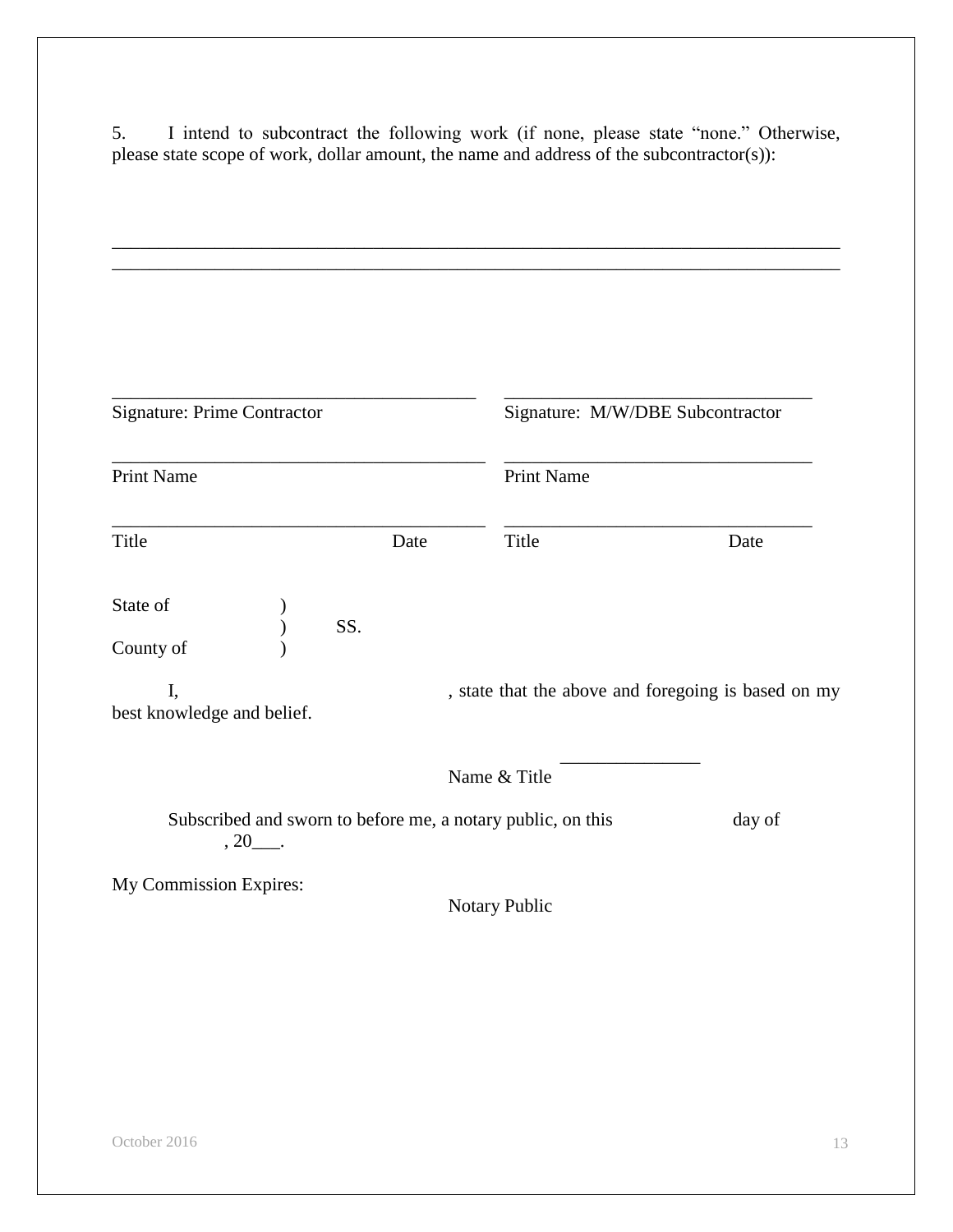

### **REQUEST FOR MODIFICATION OR SUBSTITUTION FOR DESIGN PROFESSIONAL AGREEMENTS**

*(This Form must be submitted to HRD to request substitutions for an MBE/WBE listed in the Contractor Utilization Plan or for modification of the amount of MBE/WBE participation listed in the Contractor Utilization Plan. This Form shall be an amendment to the Contractor Utilization Plan.)*

| <b>DESIGN PROFESSIONAL :</b>        |         |         |
|-------------------------------------|---------|---------|
| <b>ADDRESS:</b>                     |         |         |
| <b>PROJECT NUMBER OR TITLE:</b>     |         |         |
|                                     |         |         |
| <b>Project Goals:</b>               | % MBE   | % WBE   |
| <b>Contractor Utilization Plan:</b> | $%$ MBE | $%$ WBE |

- 1. I am the duly authorized representative of the above Design Professional and am authorized to request this substitution or modification on behalf of the Design Professional .
- 2. I hereby request that the Director of HRD recommend or approve: (check appropriate space(s))
	- a. A substitution of the certified MBE/WBE firm

 *(Name of new firm)*

to perform \_\_\_\_\_\_\_\_\_\_\_\_\_\_\_\_\_\_\_\_\_\_\_\_\_\_\_\_\_\_\_\_\_\_\_\_\_\_\_\_\_\_\_\_\_\_\_\_\_\_\_\_\_\_,

*(Scope of work to be performed by new firm)*

for the MBE/WBE firm \_\_\_\_\_\_\_\_\_\_\_\_\_\_\_\_\_\_\_\_\_\_\_\_\_\_\_\_\_\_\_\_ which is currently *(Name of old firm)* listed on the Design Professional 's Contractor Utilization Plan to perform the following scope of work:  $\perp$ 

*(Scope of work of old firm)*

**Attach 00450.01 Letter of Intent to Subcontract letter for each new MBE/WBE to be added**.

b. \_\_\_\_A modification of the total amount of MBE/WBE participation currently listed on the Bidder's/Contractor's/Proposer's Contractor Utilization Plan from

\_\_\_\_\_\_ % MBE\_\_\_\_\_\_% WBE *(Fill in % of MBE/WBE Participation currently listed on Contractor Utilization Plan)*

**TO**

\_\_\_\_\_\_% MBE \_\_\_\_\_\_% WBE *(Fill in New % of MBE/WBE Participation requested for Contractor Utilization Plan)*

3. Bidder/Contractor/Proposer states that a substitution or modification is necessary because (check applicable reason(s):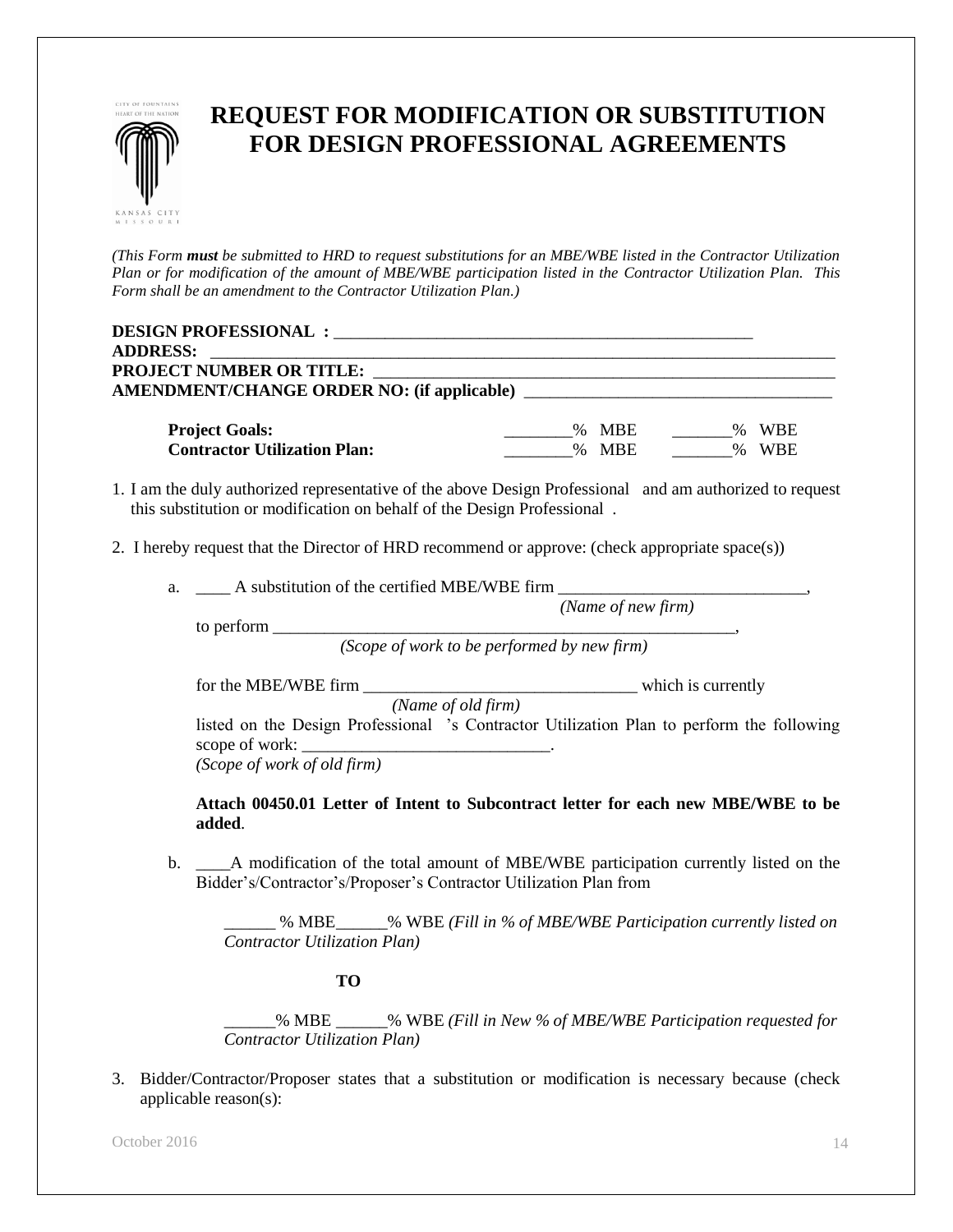- \_\_\_a. The MBE/WBE listed on the Contractor Utilization Plan is non-responsive or cannot perform.
- \_\_\_b. The MBE/WBE listed on the Contractor Utilization Plan has increased its previously quoted price without a corresponding change in the scope of work.
- \_\_\_c. The MBE/WBE listed on the Contractor Utilization Plan has committed a material default or breach of its contract.
- \_\_\_d. Requirements of the scope of work of the contract have changed and make subcontracting not feasible or not feasible at the levels required by the goals established for the contract.
- \_\_\_e. The MBE/WBE listed on the Contractor Utilization Plan is unacceptable to the City contracting department.
- 4. If a modification is being requested because Design Professional cannot substitute a new MBE/WBE firm for an existing MBE/WBE firm, please provide a narrative summary of the Design Professional 's good faith efforts exhausted in attempts to substitute the MBE/WBE firm named above which is currently listed on the Contractor Utilization Plan with other qualified, certified MBE/WBE firms for the listed scope of work or any other scope of work in the project:

\_\_\_\_\_\_\_\_\_\_\_\_\_\_\_\_\_\_\_\_\_\_\_\_\_\_\_\_\_\_\_\_\_\_\_\_\_\_\_\_\_\_\_\_\_\_\_\_\_\_\_\_\_\_\_\_\_\_\_\_\_\_\_\_\_\_\_\_\_\_\_\_ \_\_\_\_\_\_\_\_\_\_\_\_\_\_\_\_\_\_\_\_\_\_\_\_\_\_\_\_\_\_\_\_\_\_\_\_\_\_\_\_\_\_\_\_\_\_\_\_\_\_\_\_\_\_\_\_\_\_\_\_\_\_\_\_\_\_\_\_\_\_\_\_ \_\_\_\_\_\_\_\_\_\_\_\_\_\_\_\_\_\_\_\_\_\_\_\_\_\_\_\_\_\_\_\_\_\_\_\_\_\_\_\_\_\_\_\_\_\_\_\_\_\_\_\_\_\_\_\_\_\_\_\_\_\_\_\_\_\_\_\_\_\_\_\_ \_\_\_\_\_\_\_\_\_\_\_\_\_\_\_\_\_\_\_\_\_\_\_\_\_\_\_\_\_\_\_\_\_\_\_\_\_\_\_\_\_\_\_\_\_\_\_\_\_\_\_\_\_\_\_\_\_\_\_\_\_\_\_\_\_\_\_\_\_\_\_\_ \_\_\_\_\_\_\_\_\_\_\_\_\_\_\_\_\_\_\_\_\_\_\_\_\_\_\_\_\_\_\_\_\_\_\_\_\_\_\_\_\_\_\_\_\_\_\_\_\_\_\_\_\_\_\_\_\_\_\_\_\_\_\_\_\_\_\_\_\_\_\_\_ \_\_\_\_\_\_\_\_\_\_\_\_\_\_\_\_\_\_\_\_\_\_\_\_\_\_\_\_\_\_\_\_\_\_\_\_\_\_\_\_\_\_\_\_\_\_\_\_\_\_\_\_\_\_\_\_\_\_\_\_\_\_\_\_\_\_\_\_\_\_\_\_ \_\_\_\_\_\_\_\_\_\_\_\_\_\_\_\_\_\_\_\_\_\_\_\_\_\_\_\_\_\_\_\_\_\_\_\_\_\_\_\_\_\_\_\_\_\_\_\_\_\_\_\_\_\_\_\_\_\_\_\_\_\_\_\_\_\_\_\_\_\_\_\_ \_\_\_\_\_\_\_\_\_\_\_\_\_\_\_\_\_\_\_\_\_\_\_\_\_\_\_\_\_\_\_\_\_\_\_\_\_\_\_\_\_\_\_\_\_\_\_\_\_\_\_\_\_\_\_\_\_\_\_\_\_\_\_\_\_\_\_\_\_\_\_\_ \_\_\_\_\_\_\_\_\_\_\_\_\_\_\_\_\_\_\_\_\_\_\_\_\_\_\_\_\_\_\_\_\_\_\_\_\_\_\_\_\_\_\_\_\_\_\_\_\_\_\_\_\_\_\_\_\_\_\_\_\_\_\_\_\_\_\_\_\_\_\_\_

Design Professional will present documentation when requested by the City to evidence its good faith efforts.

5. If a modification is being requested because of option 3.d above, please complete the following: The previous Contract Price was:

The Contract Price will be ( $\Box$  increased by) ( $\Box$  decreased by) ( $\Box$  unchanged) The new Contract Price will be:

- 6. Attach a copy of the most recent 00485.01 or on-line M/WBE Monthly Utilization Report
- 7. Design Professional certifies it has not attempted intentionally to evade the requirements of the Act, and it

is in the best interests of the City to allow a modification or substitution.

Dated:

(Design Professional )

By: (Authorized Representative)

\_\_\_\_\_\_\_\_\_\_\_\_\_\_\_\_\_\_\_\_\_\_\_\_\_\_\_\_\_\_\_\_\_\_\_\_\_\_\_

October 2016 15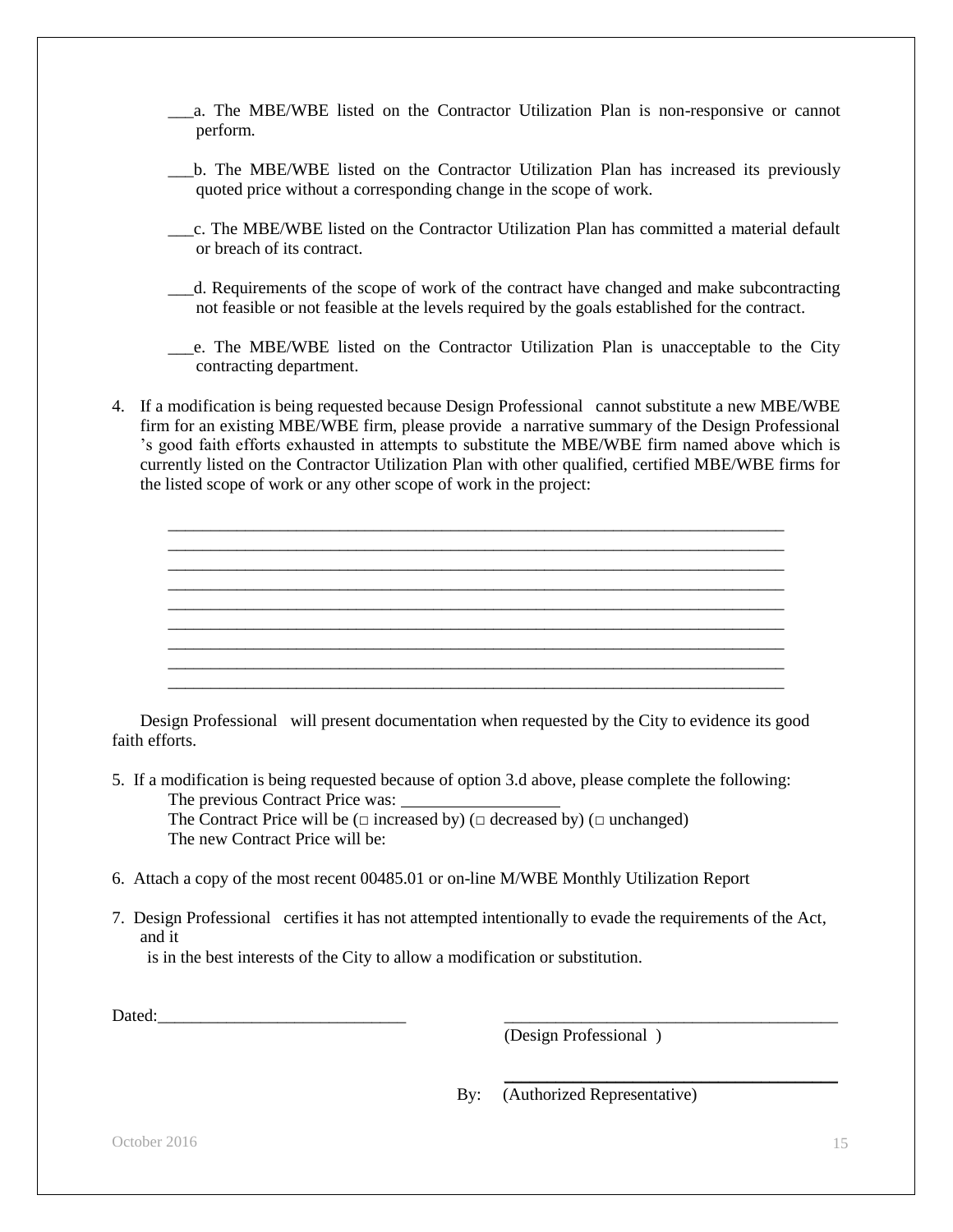#### **CONTRACTOR UTILIZATION PLAN/REQUEST FOR WAIVER**

| Project Title                                      |                   |                                           |  |   |  |  |
|----------------------------------------------------|-------------------|-------------------------------------------|--|---|--|--|
|                                                    |                   |                                           |  |   |  |  |
|                                                    | (KCSA Project)    |                                           |  | t |  |  |
|                                                    | (Bidder/Proposer) |                                           |  |   |  |  |
| $STATE OF$ (                                       |                   |                                           |  |   |  |  |
| COUNTY OF                                          | SS                |                                           |  |   |  |  |
| I, <u>____________________________</u><br>follows: |                   | , of lawful age and upon my oath state as |  |   |  |  |

- 1. This Affidavit is made for the purpose of complying with the provisions of the MBE/WBE submittal requirements on the above project and the MBE/WBE Program and is given on behalf of the Bidder/Proposer listed below. It sets out the Bidder/Proposer's plan to utilize MBE and/or WBE contractors on the project.
- 2. The project goals are 13 **% MBE** and **8 % WBE.** Bidder/Proposer assures that it will utilize a minimum of the following percentages of MBE/WBE participation in the above project:

#### **BIDDER/PROPOSER PARTICIPATION:\_\_\_\_\_\_\_\_% MBE \_\_\_\_\_\_\_% WBE**

#### **FINAL ESTIMATED BUDGET: \$\_\_\_\_\_\_\_\_\_\_\_\_\_\_\_**

3. The following are the M/WBE subcontractors whose utilization Bidder/Proposer warrants will meet or exceed the above-listed Bidder/Proposer Participation. Bidder/Proposer warrants that it will utilize the M/WBE subcontractors to provide the goods/services described in the applicable Letter(s) of Intent to Subcontract, copies of which shall collectively be deemed incorporated herein). *(All firms must currently be certified by Kansas City, Missouri)*

| a. | Name of M/WBE Firm |  |
|----|--------------------|--|
|    | Address            |  |
|    | Telephone No.      |  |
|    | I.R.S. No.         |  |
|    |                    |  |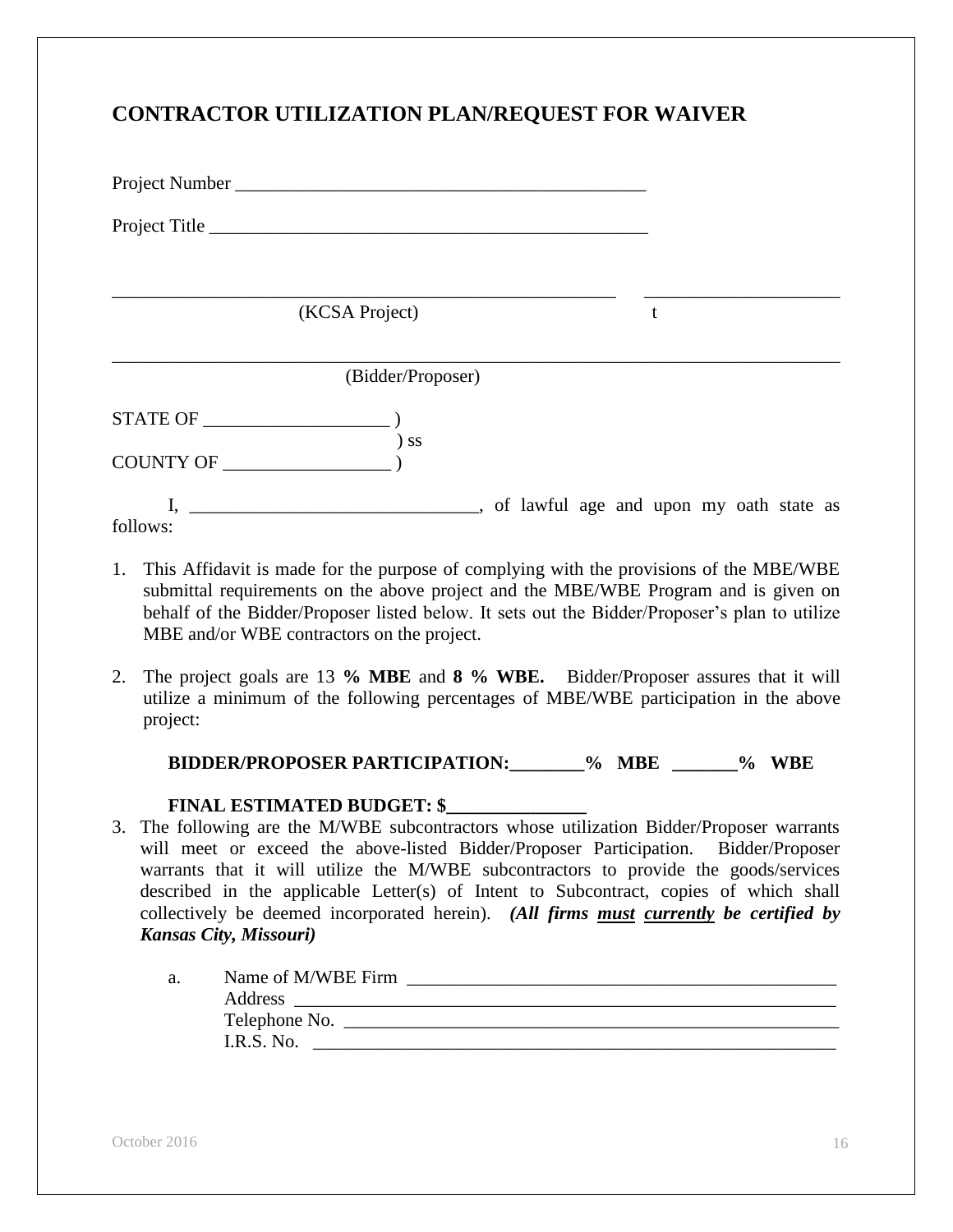| $\mathbf b$ . |                            |
|---------------|----------------------------|
|               |                            |
|               |                            |
|               | I.R.S. No. $\qquad \qquad$ |
|               |                            |
| $C_{-}$       |                            |
|               |                            |
|               | Telephone No.              |
|               |                            |
|               |                            |
| $\mathbf{d}$  |                            |
|               |                            |
|               | Telephone No.              |
|               | I.R.S. No. $\qquad \qquad$ |
|               |                            |
| e.            |                            |
|               |                            |
|               | Telephone No.              |
|               | I.R.S. No. $\qquad \qquad$ |
|               |                            |
| f.            |                            |
|               |                            |
|               |                            |
|               | I.R.S. No. $\qquad \qquad$ |

(List additional M/WBEs, if any, on additional page and attach to this form)

4. The following is a breakdown of the percentage of the total contract amount that Bidder/Proposer agrees to pay to each listed M/WBE:

#### **MBE/WBE BREAKDOWN SHEET**

| <b>MBE FIRMS:</b> |                            |                        |                     |                        |
|-------------------|----------------------------|------------------------|---------------------|------------------------|
| Name of MBE Firm  | Supplier/Broker/Contractor | Subcontract<br>Amount* | Weighted<br>Value** | % of Total<br>Contract |
|                   |                            |                        |                     |                        |
|                   |                            |                        |                     |                        |
|                   |                            |                        |                     |                        |
|                   |                            |                        |                     |                        |
|                   |                            |                        |                     |                        |
|                   |                            |                        |                     |                        |
| October 2016      |                            |                        |                     | 17                     |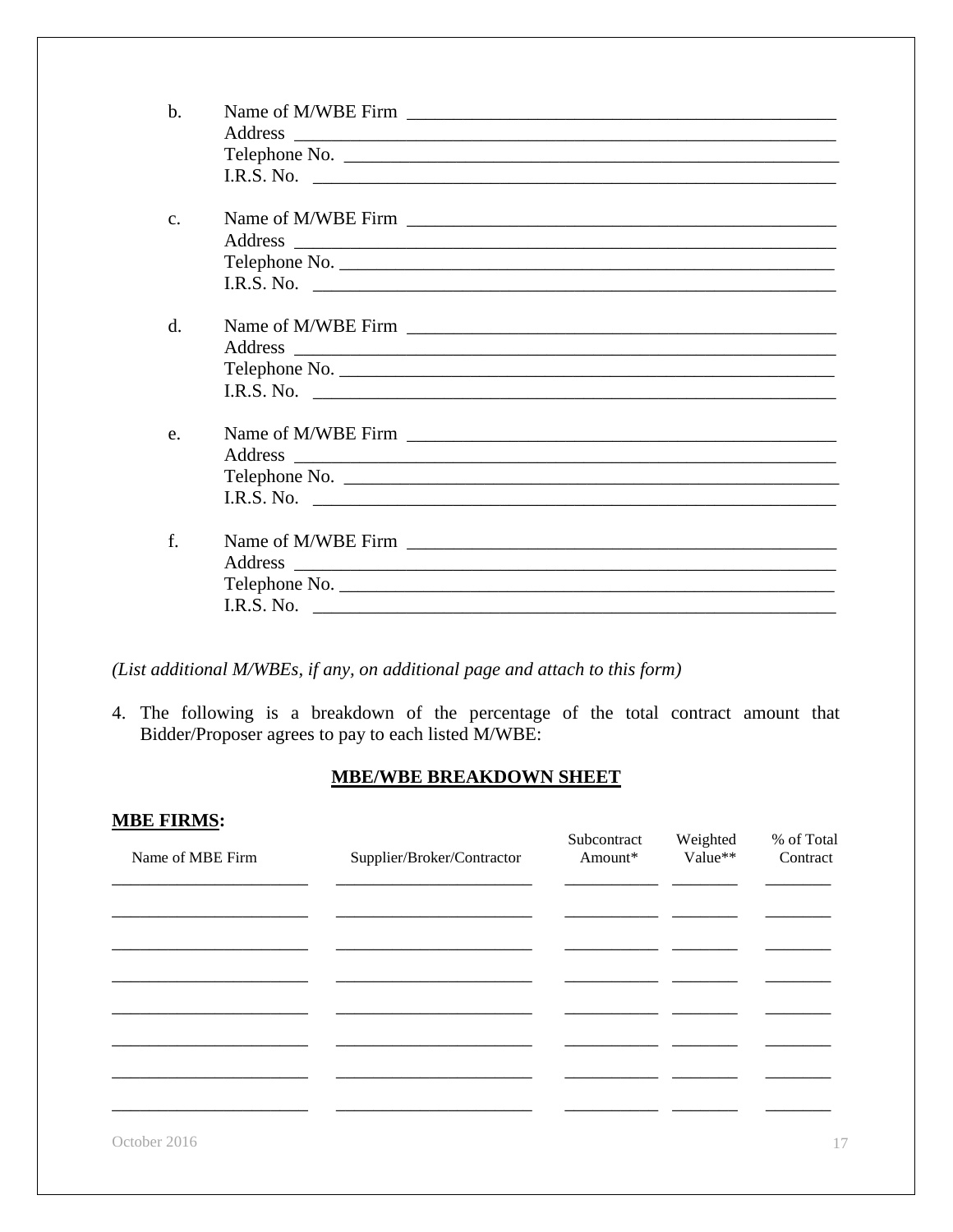#### **WBE FIRMS:**

| $\frac{1}{2}$ = $\frac{1}{2}$ = $\frac{1}{2}$ = $\frac{1}{2}$ = $\frac{1}{2}$ $\frac{1}{2}$ $\frac{1}{2}$ $\frac{1}{2}$ $\frac{1}{2}$ $\frac{1}{2}$ $\frac{1}{2}$ $\frac{1}{2}$ $\frac{1}{2}$ $\frac{1}{2}$ $\frac{1}{2}$ $\frac{1}{2}$ $\frac{1}{2}$ $\frac{1}{2}$ $\frac{1}{2}$ $\frac{1}{2}$ $\frac{1}{2}$ $\frac$<br>Name of WBE Firm | Supplier/Broker/Contractor | Subcontract<br>Amount* | Weighted<br>Value** | % of Total<br>Contract |
|-------------------------------------------------------------------------------------------------------------------------------------------------------------------------------------------------------------------------------------------------------------------------------------------------------------------------------------------|----------------------------|------------------------|---------------------|------------------------|
|                                                                                                                                                                                                                                                                                                                                           |                            |                        |                     |                        |
|                                                                                                                                                                                                                                                                                                                                           |                            |                        |                     |                        |
|                                                                                                                                                                                                                                                                                                                                           |                            |                        |                     |                        |
|                                                                                                                                                                                                                                                                                                                                           |                            |                        |                     |                        |
|                                                                                                                                                                                                                                                                                                                                           |                            |                        |                     |                        |
| TOTAL WBE \$/TOTAL WBE %:                                                                                                                                                                                                                                                                                                                 |                            | \$                     |                     | $\%$                   |

\_\_\_\_\_\_\_\_\_\_\_\_\_\_\_\_\_\_\_\_\_\_\_\_\_\_\_\_\_\_\_\_\_\_\_\_\_\_\_\_\_\_\_\_\_\_\_\_\_\_\_\_\_\_\_\_\_\_\_\_\_\_\_\_\_\_\_\_\_\_\_\_\_\_\_\_\_\_

\*"Subcontract Amount" refers to the dollar amount that Bidder/Proposer has agreed to pay each M/WBE subcontractor as of the date of contracting and is indicated here solely for the purpose of calculating the percentage that this sum represents in proportion to the total contract amount. Any contract amendments and/or change orders changing the total contract amount may alter the amount due an M/WBE under their subcontract for purposes of meeting or exceeding the Bidder/Proposer participation.

\*\*"Weighted Value" means the portion of the subcontract amount that will be credited towards meeting the Bidder/Proposer participation. See HRD Forms and Instructions for allowable credit and special instructions for suppliers.

- 5. Bidder/Proposer acknowledges that the monetary amount to be paid each listed M/WBE for their work, and which is approved herein, is an amount corresponding to the percentage of the total contract amount allocable to each listed M/WBE as calculated in the MBE/WBE Breakdown Sheet. Bidder/Proposer further acknowledges that this amount may be higher than the subcontract amount listed therein as change orders and/or amendments changing the total contract amount may correspondingly increase the amount of compensation due an M/WBE for purposes of meeting or exceeding the Bidder/Proposer participation
- 6. Bidder/Proposer acknowledges that it is responsible for considering the effect that any change orders and/or amendments changing the total contract amount may have on its ability to meet or exceed the Bidder/Proposer participation. Bidder/Proposer further acknowledges that it is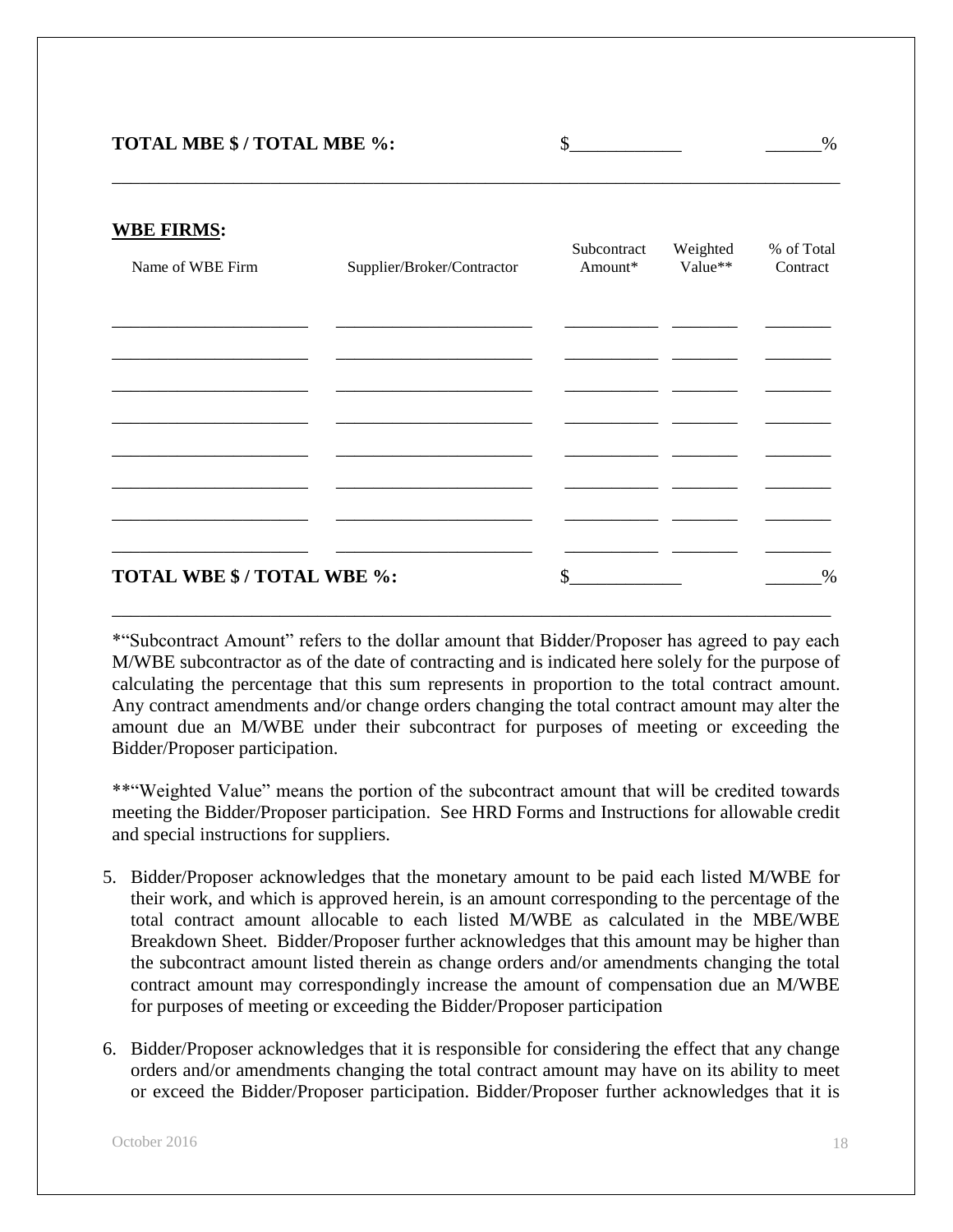responsible for submitting a Request for Modification or Substitution if it will be unable to meet or exceed the Bidder/Proposer participation set forth herein.

- 7. If Bidder/Proposer has not achieved both the M/WBE goal(s) set for this Project, Bidder/Proposer hereby requests a waiver of the MBE and/or WBE goal(s) that Bidder/Proposer has failed to achieve
- 8. Bidder/Proposer will present documentation of its good faith efforts, a narrative summary detailing its efforts and the reasons its efforts were unsuccessful when requested by the City.
- 9. I hereby certify that I am authorized to make this Affidavit on behalf of the Bidder/Proposer named below and who shall abide by the terms set forth herein:

| Phone Number: |                                                                                       |  |
|---------------|---------------------------------------------------------------------------------------|--|
|               |                                                                                       |  |
|               | By: $\qquad \qquad$<br>(Attach corporate seal if applicable)                          |  |
|               | Subscribed and sworn to before me this $\_\_\_\_$ day of $\_\_\_\_\_$ 20 $\_\_\_\_\_$ |  |
|               | <b>Notary Public</b>                                                                  |  |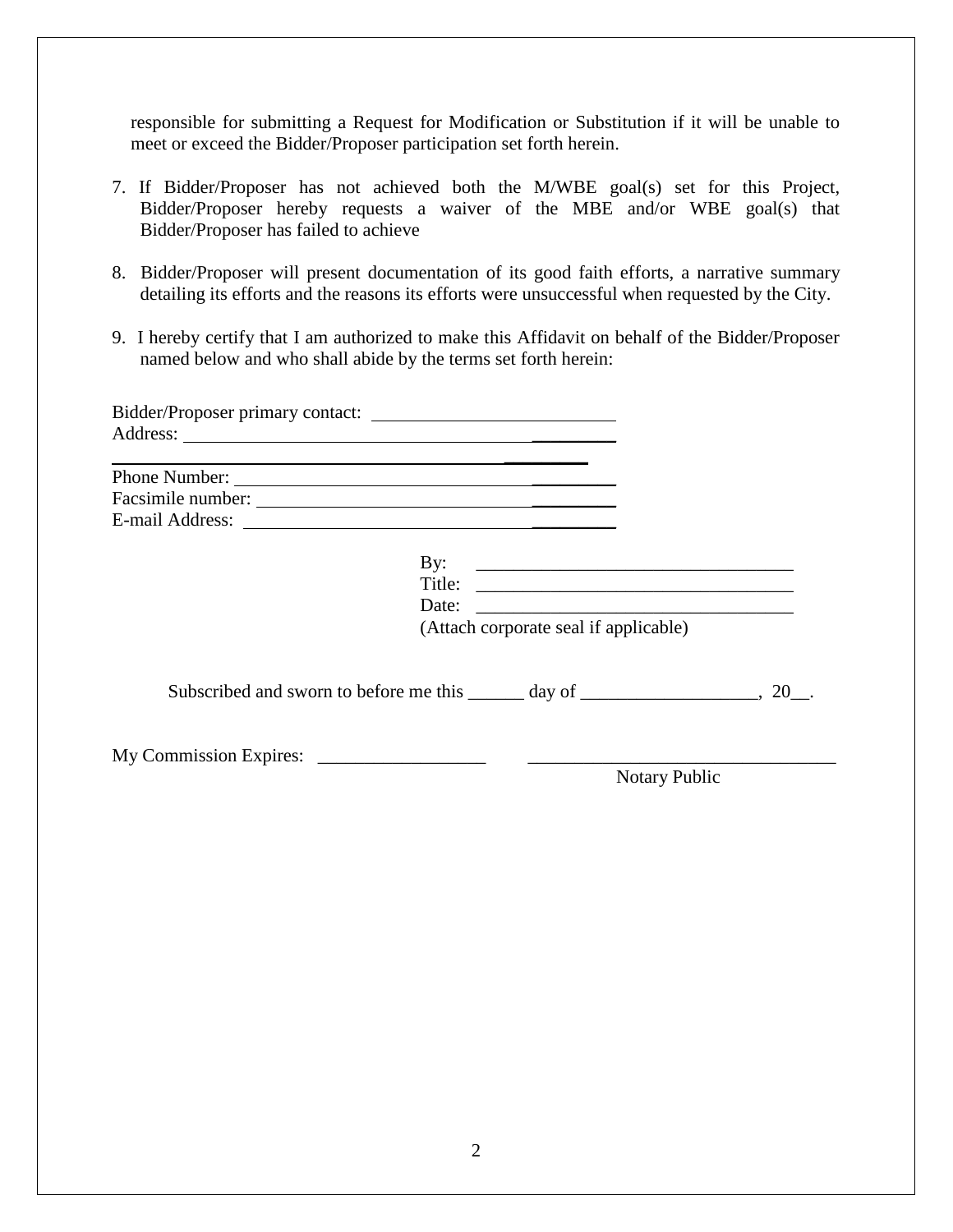| CITY OF FOUNTAINS<br>HEART OF THE NATION                                                                                                                                                                                                                                                                                                                  |                                                                                   | SUBCONTRACTOR AFFIDAVIT FOR FINAL PAYMENT |  |  |
|-----------------------------------------------------------------------------------------------------------------------------------------------------------------------------------------------------------------------------------------------------------------------------------------------------------------------------------------------------------|-----------------------------------------------------------------------------------|-------------------------------------------|--|--|
|                                                                                                                                                                                                                                                                                                                                                           |                                                                                   |                                           |  |  |
|                                                                                                                                                                                                                                                                                                                                                           |                                                                                   | Project Title                             |  |  |
| KANSAS CITY                                                                                                                                                                                                                                                                                                                                               |                                                                                   |                                           |  |  |
| $M$   S S O U R  <br><b>STATE OF MISSOURI</b>                                                                                                                                                                                                                                                                                                             |                                                                                   |                                           |  |  |
|                                                                                                                                                                                                                                                                                                                                                           | $\sum$ SS:                                                                        |                                           |  |  |
|                                                                                                                                                                                                                                                                                                                                                           |                                                                                   |                                           |  |  |
| After being duly sworn the person whose name and signature appears below hereby states under penalty                                                                                                                                                                                                                                                      |                                                                                   |                                           |  |  |
| of perjury that:                                                                                                                                                                                                                                                                                                                                          |                                                                                   |                                           |  |  |
| I am the duly authorized officer of the business indicated below (hereinafter Subcontractor) and I<br>1.<br>make this affidavit on behalf of Subcontractor in accordance with the requirements set forth in Section<br>290.290, RSMo. Subcontractor has completed all of the Work required under the terms and conditions of<br>a subcontract as follows: |                                                                                   |                                           |  |  |
| Subcontract with:                                                                                                                                                                                                                                                                                                                                         |                                                                                   |                                           |  |  |
| Work Performed:                                                                                                                                                                                                                                                                                                                                           |                                                                                   |                                           |  |  |
| Total Dollar Amount of Subcontract and all Change Orders:                                                                                                                                                                                                                                                                                                 |                                                                                   |                                           |  |  |
|                                                                                                                                                                                                                                                                                                                                                           | City Certified $\Box$ MBE $\Box$ WBE $\Box$ DBE $\Box$ NA<br>List certifications: |                                           |  |  |
| Subcontractor fully complied with the provisions and requirements of the Missouri Prevailing<br>2.<br>Wage Law set forth in Sections 290.210, RSMo through 290.340, RSMo.                                                                                                                                                                                 |                                                                                   |                                           |  |  |
| Address                                                                                                                                                                                                                                                                                                                                                   | <b>Business Entity Type:</b>                                                      | Subcontractor's Legal Name and            |  |  |
|                                                                                                                                                                                                                                                                                                                                                           | Missouri Corporation<br>Foreign Corporation                                       |                                           |  |  |
|                                                                                                                                                                                                                                                                                                                                                           | <b>Fictitious Name Corporation</b><br>Sole Proprietor                             |                                           |  |  |
|                                                                                                                                                                                                                                                                                                                                                           | <b>Limited Liability Company</b>                                                  | Phone No.                                 |  |  |
|                                                                                                                                                                                                                                                                                                                                                           | Partnership                                                                       | Fax:                                      |  |  |
|                                                                                                                                                                                                                                                                                                                                                           |                                                                                   |                                           |  |  |